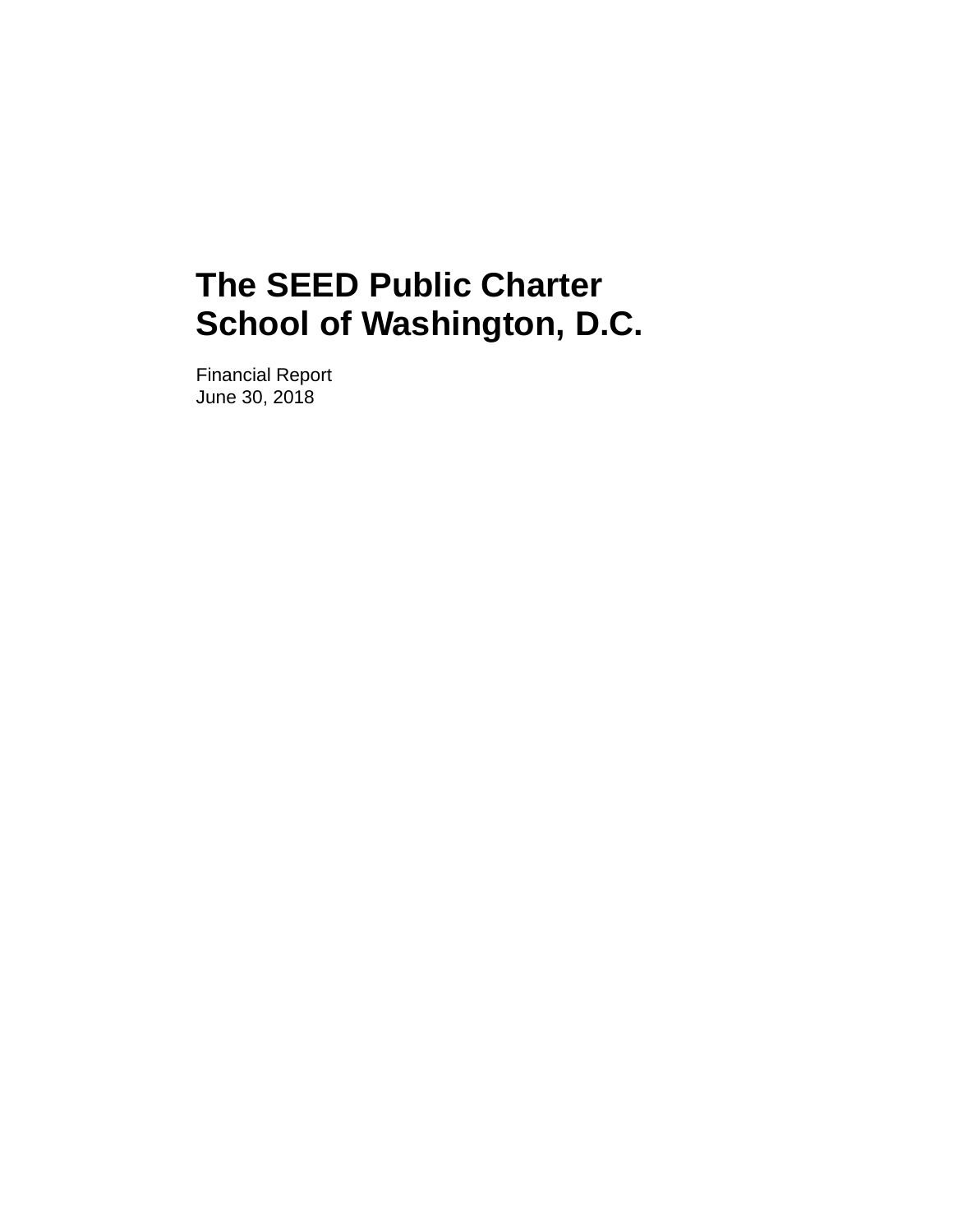# **Contents**

| $1 - 2$   |
|-----------|
|           |
| 3         |
| 4         |
| 5         |
| 6         |
| $7 - 19$  |
| 20        |
|           |
| 21        |
|           |
| $22 - 23$ |
|           |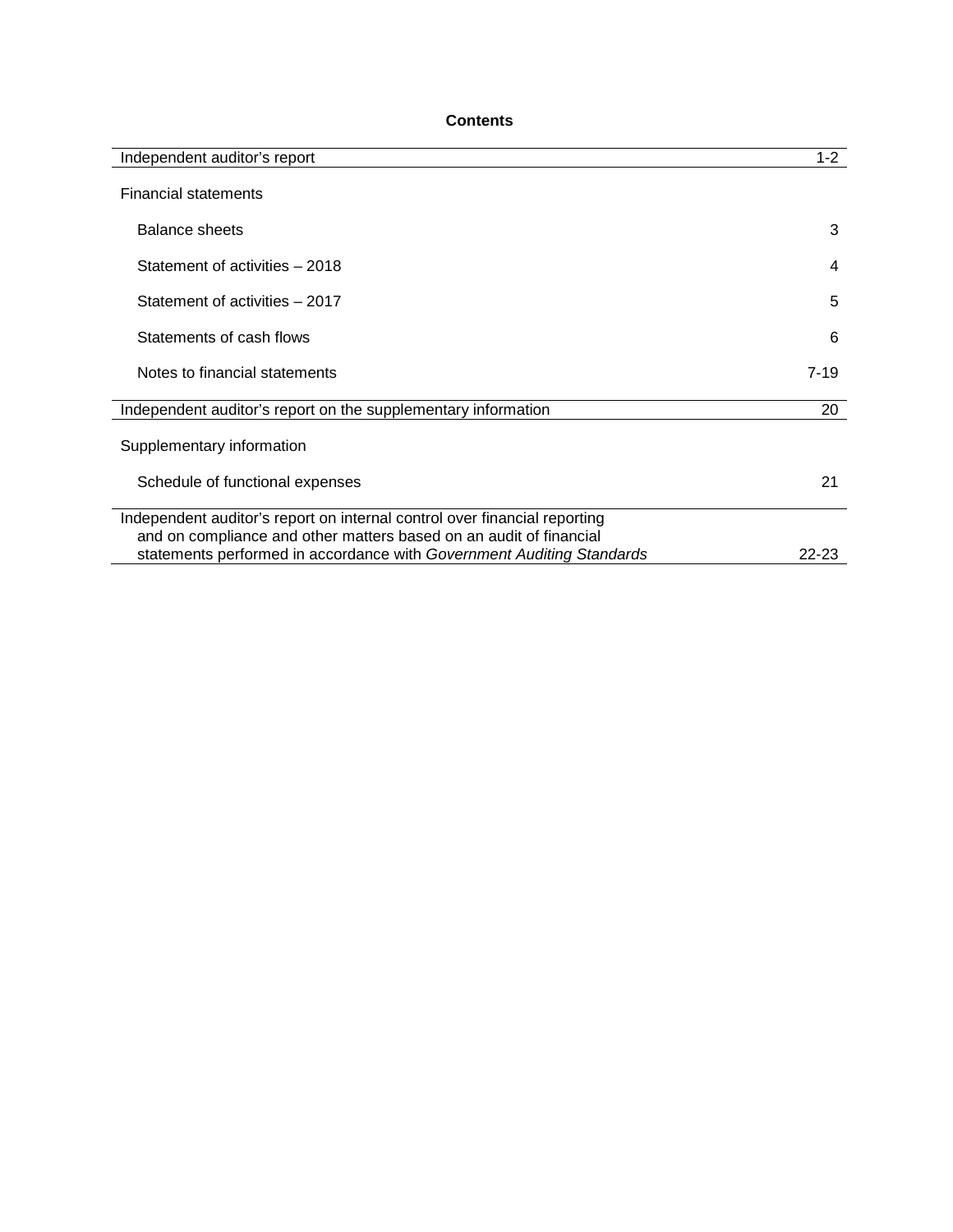

**RSM US LLP** 

#### **Independent Auditor's Report**

To the Board of Trustees The SEED Public Charter School of Washington, D.C.

#### **Report on the Financial Statements**

We have audited the accompanying financial statements of The SEED Public Charter School of Washington, D.C. (the School), which comprise the balance sheets as of June 30, 2018 and 2017, the related statements of activities and cash flows for the years then ended, and the related notes to the financial statements.

#### **Management's Responsibility for the Financial Statements**

Management is responsible for the preparation and fair presentation of these financial statements in accordance with accounting principles generally accepted in the United States of America; this includes the design, implementation and maintenance of internal control relevant to the preparation and fair presentation of financial statements that are free from material misstatement, whether due to fraud or error.

#### **Auditor's Responsibility**

Our responsibility is to express an opinion on these financial statements based on our audits. We conducted our audits in accordance with auditing standards generally accepted in the United States of America and the standards applicable to financial audits contained in *Government Auditing Standards* issued by the Comptroller General of the United States. Those standards require that we plan and perform the audit to obtain reasonable assurance about whether the financial statements are free from material misstatement.

An audit involves performing procedures to obtain audit evidence about the amounts and disclosures in the financial statements. The procedures selected depend on the auditor's judgment, including the assessment of the risks of material misstatement of the financial statements, whether due to fraud or error. In making those risk assessments, the auditor considers internal control relevant to the entity's preparation and fair presentation of the financial statements in order to design audit procedures that are appropriate in the circumstances, but not for the purpose of expressing an opinion on the effectiveness of the entity's internal control. Accordingly, we express no such opinion. An audit also includes evaluating the appropriateness of accounting policies used and the reasonableness of significant accounting estimates made by management, as well as evaluating the overall presentation of the financial statements.

We believe that the audit evidence we have obtained is sufficient and appropriate to provide a basis for our audit opinion.

THE POWER OF BEING UNDERSTOOD AUDIT | TAX | CONSULTING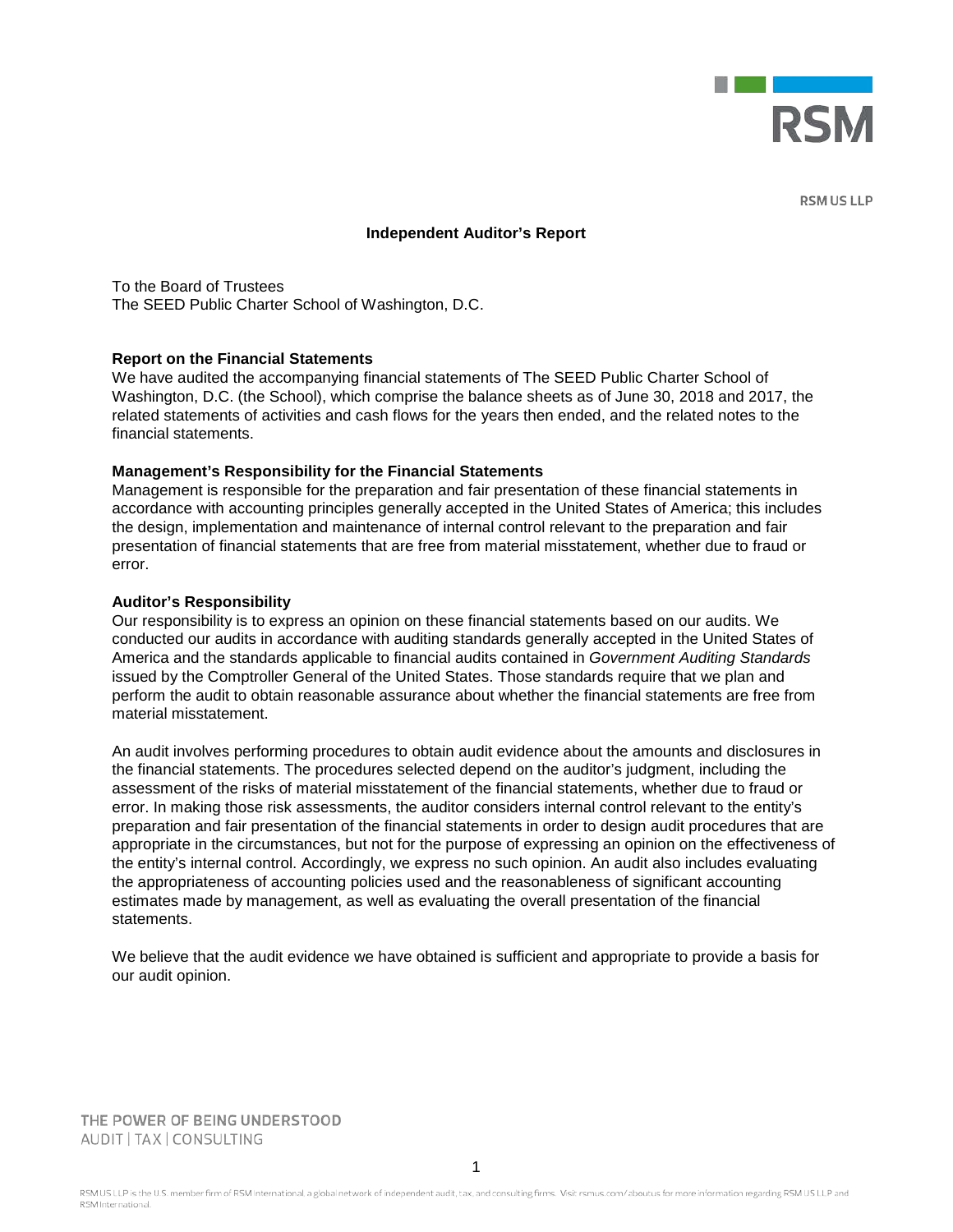#### **Opinion**

In our opinion, the financial statements referred to above present fairly, in all material respects, the financial position of the School as of June 30, 2018 and 2017, and the changes in its net assets and its cash flows for the years then ended in accordance with accounting principles generally accepted in the United States of America.

#### **Other Reporting Required by** *Government Auditing Standards*

In accordance with *Government Auditing Standards*, we have also issued our reports dated December 3, 2018 and November 7, 2017, on our consideration of the School's internal control over financial reporting and on our tests of its compliance with certain provisions of laws, regulations, contracts, and grant agreements and other matters. The purpose of these reports is solely to describe the scope of our testing of internal control over financial reporting and compliance and the results of that testing, and not to provide an opinion on the effectiveness of the School's internal control over financial reporting or on compliance. These reports are an integral part of an audit performed in accordance with *Government Auditing Standards* in considering the School's internal control over financial reporting and compliance.

RSM US LLP

Washington, D.C. December 3, 2018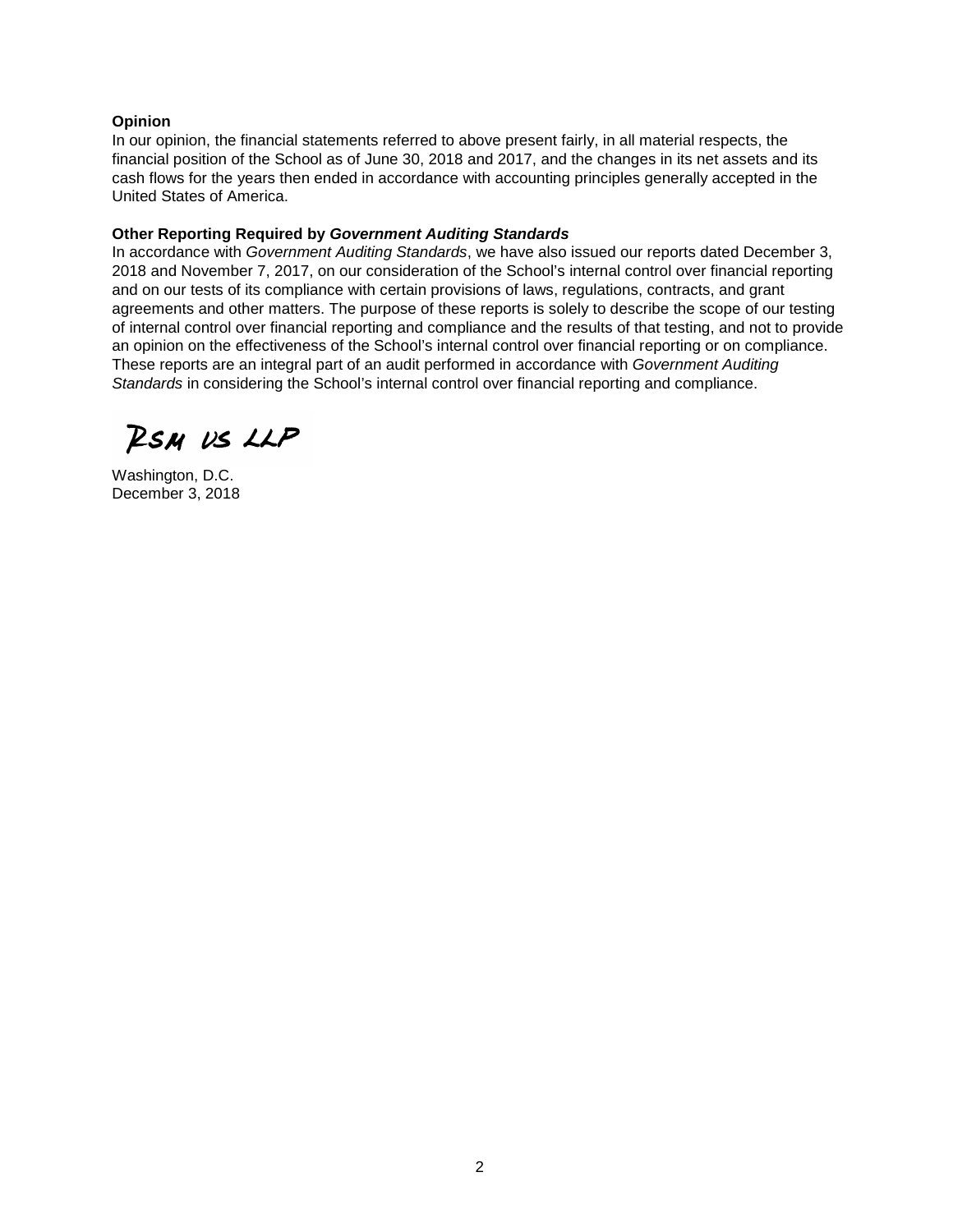# **Balance Sheets June 30, 2018 and 2017**

|                                                                     | 2018            |     | 2017       |
|---------------------------------------------------------------------|-----------------|-----|------------|
| <b>Assets</b>                                                       |                 |     |            |
| Current assets:                                                     |                 |     |            |
| Cash and cash equivalents                                           | \$<br>5,033,065 | \$  | 2,042,229  |
| Receivables                                                         | 553,648         |     | 325,390    |
| Promises to give                                                    | 7,731           |     | 6,375      |
| Due from The SEED Foundation, Inc.                                  |                 |     | 79         |
| Prepaid expenses                                                    | 136,534         |     | 105,279    |
| <b>Total current assets</b>                                         | 5,730,978       |     | 2,479,352  |
|                                                                     |                 |     |            |
| Long-term assets:                                                   |                 |     |            |
| Investments                                                         | 1,013,194       |     | 916,524    |
| Restricted cash                                                     |                 |     | 996,154    |
| Property and equipment, net                                         | 15,703,362      |     | 16,881,418 |
|                                                                     | 22,447,534      | \$. | 21,273,448 |
| <b>Liabilities and Net Assets</b>                                   |                 |     |            |
| <b>Current liabilities:</b>                                         |                 |     |            |
| Accounts payable and accrued expenses                               | \$<br>596,556   | \$  | 544,822    |
| Due to The SEED Foundation, Inc.                                    | 8,443           |     |            |
| Current portion of capital lease obligation                         | 4,074           |     | 37,253     |
| Current portion of bonds payable                                    |                 |     | 970,000    |
|                                                                     | 300,000         |     |            |
| Current portion of note payable<br><b>Total current liabilities</b> |                 |     |            |
|                                                                     | 909,073         |     | 1,552,075  |
| Long-term liabilities:                                              |                 |     |            |
| Capital lease obligation, net of current portion                    |                 |     | 2,962      |
| Bonds payable, net of current portion                               |                 |     | 2,263,561  |
| Note payable, net of current portion                                | 2,525,000       |     |            |
| <b>Total long-term liabilities</b>                                  | 2,525,000       |     | 2,266,523  |
| <b>Total liabilities</b>                                            | 3,434,073       |     | 3,818,598  |
|                                                                     |                 |     |            |
| Commitments and contingencies (Notes 6, 9, 10 and 15)               |                 |     |            |
| Net assets:                                                         |                 |     |            |
| Unrestricted                                                        | 18,012,879      |     | 16,396,001 |
| Temporarily restricted                                              | 900,582         |     | 958,849    |
| Permanently restricted                                              | 100,000         |     | 100,000    |
|                                                                     | 19,013,461      |     | 17,454,850 |
|                                                                     | 22,447,534      | S.  | 21,273,448 |

See notes to financial statements.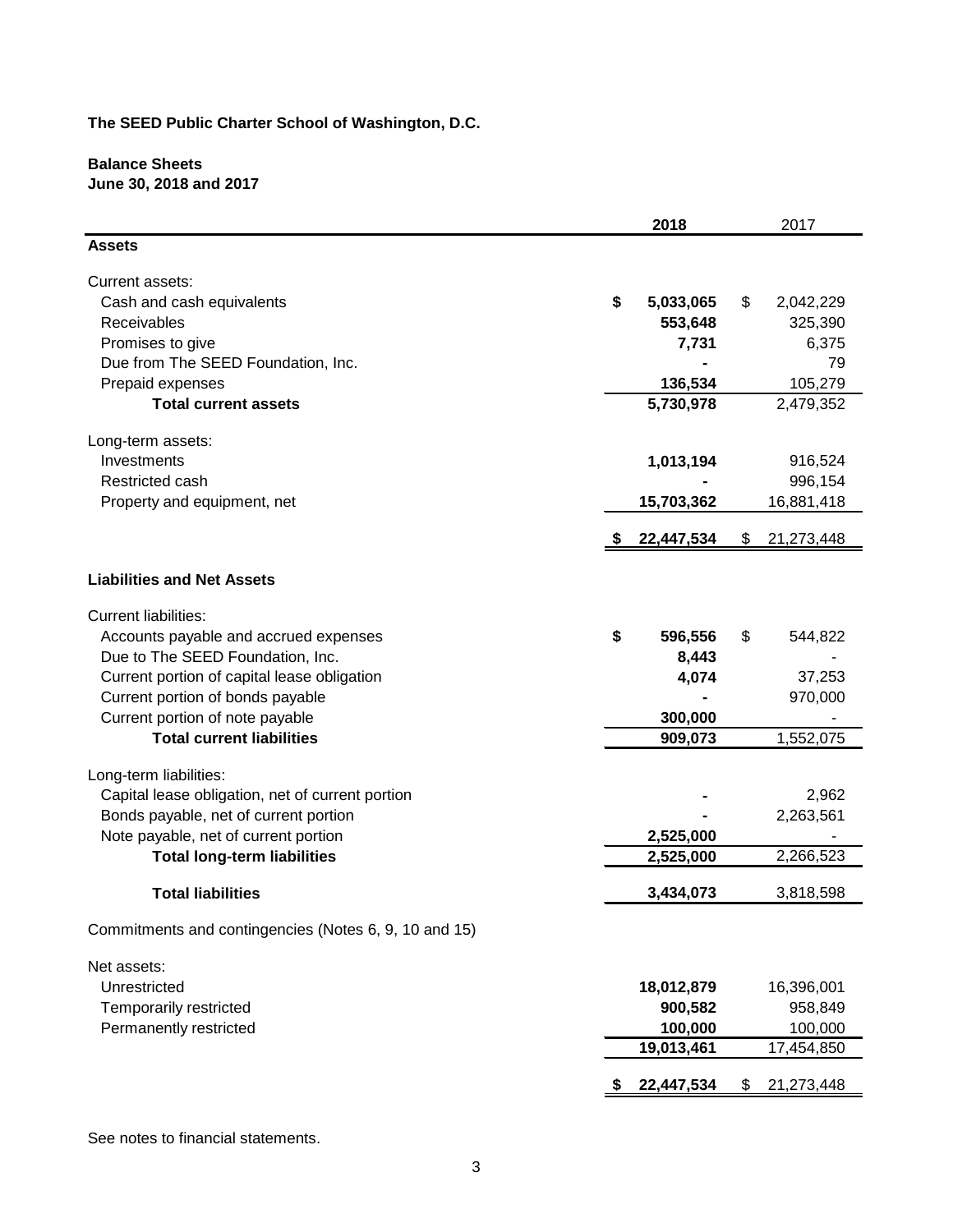# **Statement of Activities Year Ended June 30, 2018 (With Comparative Totals for 2017)**

|                                       |                     | <b>Temporarily</b> | <b>Permanently</b> |                     | 2017         |
|---------------------------------------|---------------------|--------------------|--------------------|---------------------|--------------|
|                                       | <b>Unrestricted</b> | <b>Restricted</b>  | <b>Restricted</b>  | <b>Total</b>        | Total        |
| Support and revenue:                  |                     |                    |                    |                     |              |
| Per-pupil allocation                  | \$16,971,060        | \$                 | S                  | \$16,971,060        | \$15,410,247 |
| Federal grants and awards             | 672,756             |                    |                    | 672,756             | 578,317      |
| State and local grants and awards     | 58,422              |                    |                    | 58.422              |              |
| Contributions from donors             | 10,737              | 46,356             |                    | 57,093              | 97,763       |
| Investment income                     | 103,828             | 254                |                    | 104,082             | 106,860      |
| Gain on disposal of property and      |                     |                    |                    |                     |              |
| equipment                             |                     |                    |                    |                     | 1,000        |
| Other                                 | 346,407             |                    |                    | 346,407             | 135,614      |
| Net assets released from restrictions | 104,877             | (104, 877)         |                    |                     |              |
| <b>Total support and revenue</b>      | 18,268,087          | (58, 267)          | ٠                  | 18,209,820          | 16,329,801   |
| Expenses:                             |                     |                    |                    |                     |              |
| Program                               | 14,546,367          |                    |                    | 14,546,367          | 14,005,506   |
| Management and general                | 2,010,437           |                    |                    | 2,010,437           | 1,475,183    |
| Fundraising                           | 94,405              |                    |                    | 94,405              | 199,176      |
| <b>Total expenses</b>                 | 16,651,209          | $\blacksquare$     | ٠                  | 16,651,209          | 15,679,865   |
| Change in net assets                  | 1,616,878           | (58, 267)          |                    | 1,558,611           | 649,936      |
| Net assets:                           |                     |                    |                    |                     |              |
| Beginning                             | 16,396,001          | 958,849            | 100,000            | 17,454,850          | 16,804,914   |
| Ending                                | \$18,012,879        | 900,582            | 100,000<br>S       | <u>\$19,013,461</u> | \$17,454,850 |

See notes to financial statements.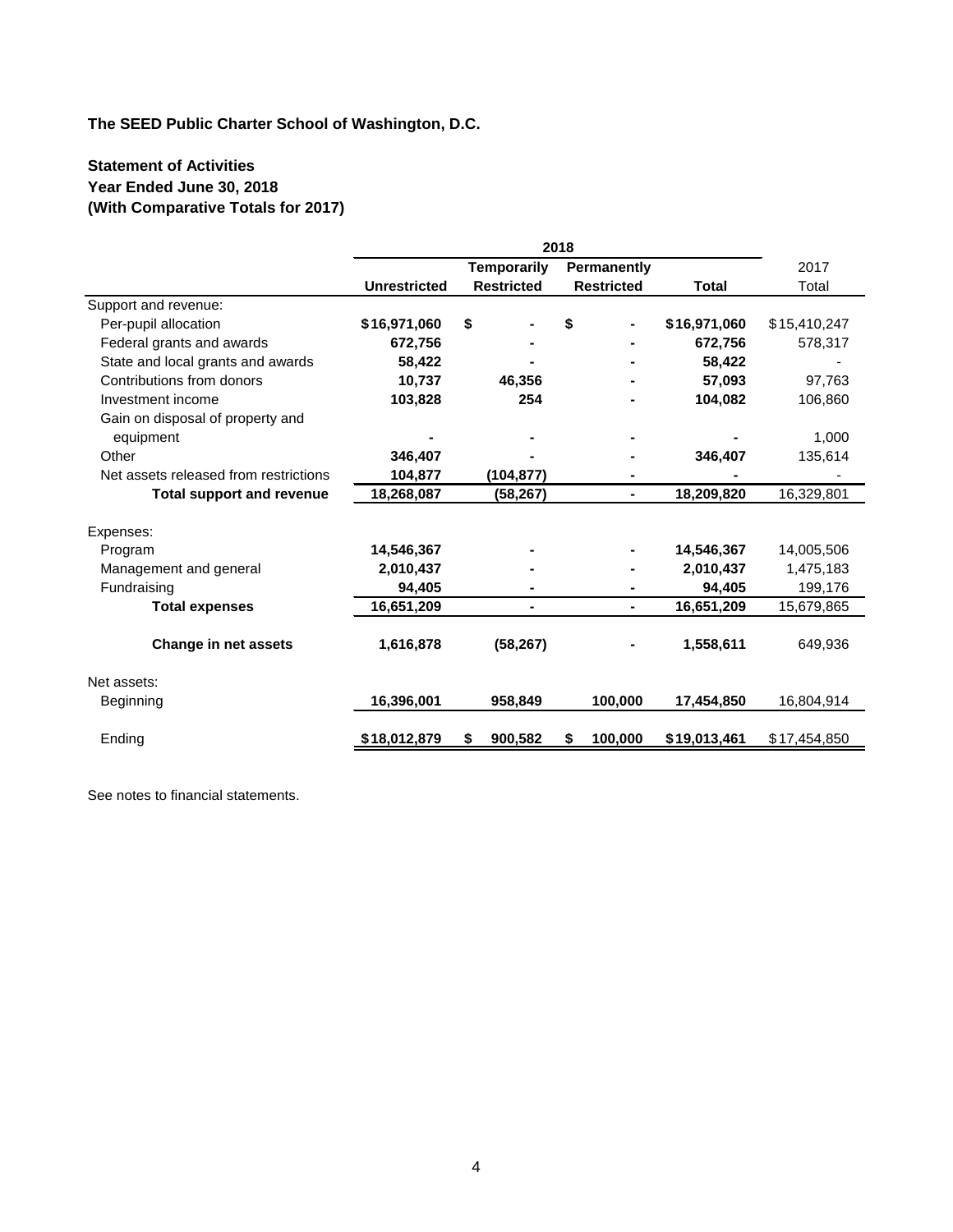# **Statement of Activities**

**Year Ended June 30, 2017**

|                                            |                  | Temporarily   | Permanently |         |              |
|--------------------------------------------|------------------|---------------|-------------|---------|--------------|
|                                            | Unrestricted     | Restricted    | Restricted  |         | Total        |
| Support and revenue:                       |                  |               |             |         |              |
| Per-pupil allocation                       | \$<br>15,410,247 | \$            | \$          |         | \$15,410,247 |
| Federal grants and awards                  | 578,317          |               |             |         | 578,317      |
| Contributions from donors                  | 29,553           | 68,210        |             |         | 97,763       |
| Investment income                          | 106,662          | 198           |             |         | 106,860      |
| Gain on disposal of property and equipment | 1,000            |               |             |         | 1,000        |
| Other                                      | 135,614          |               |             |         | 135,614      |
| Net assets released from restrictions      | 69,346           | (69, 346)     |             |         |              |
| <b>Total support and revenue</b>           | 16,330,739       | (938)         |             | ۰       | 16,329,801   |
| Expenses:                                  |                  |               |             |         |              |
| Program                                    | 14,005,506       |               |             |         | 14,005,506   |
| Management and general                     | 1,475,183        |               |             |         | 1,475,183    |
| Fundraising                                | 199,176          |               |             |         | 199,176      |
| <b>Total expenses</b>                      | 15,679,865       |               |             | ۰       | 15,679,865   |
| Change in net assets                       | 650,874          | (938)         |             |         | 649,936      |
| Net assets:                                |                  |               |             |         |              |
| Beginning                                  | 15,745,127       | 959,787       |             | 100,000 | 16,804,914   |
| Ending                                     | 16,396,001       | \$<br>958,849 | \$          | 100,000 | \$17,454,850 |

See notes to financial statements.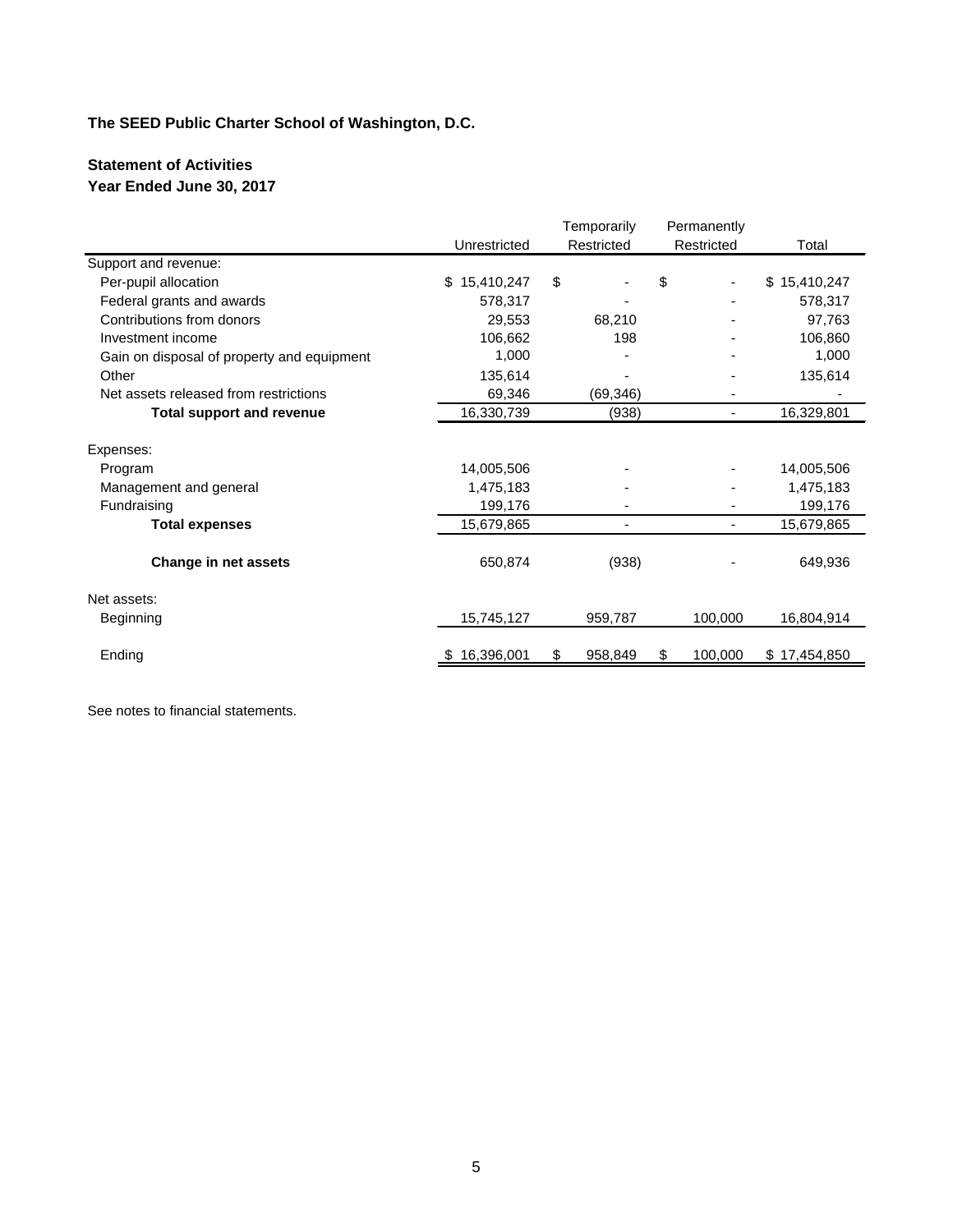# **Statements of Cash Flows Years Ended June 30, 2018 and 2017**

|                                                           | 2018            | 2017            |
|-----------------------------------------------------------|-----------------|-----------------|
| Cash flows from operating activities:                     |                 |                 |
| Change in net assets                                      | \$<br>1,558,611 | \$<br>649,936   |
| Adjustments to reconcile change in net assets to net cash |                 |                 |
| provided by operating activities:                         |                 |                 |
| Depreciation                                              | 1,563,482       | 1,248,797       |
| Amortization of debt issuance costs                       | 14,443          | 69,870          |
| Net realized and unrealized gain on investments           | (44, 545)       | (81, 392)       |
| Gain on disposal of property and equipment                |                 | (1,000)         |
| Changes in assets and liabilities:                        |                 |                 |
| (Increase) decrease in:                                   |                 |                 |
| Receivables                                               | (228, 258)      | 133             |
| Promises to give                                          | (1, 356)        | 70,475          |
| Due from The SEED Foundation, Inc.                        | 79              | (79)            |
| Prepaid expenses                                          | (31, 255)       | 33,417          |
| Increase (decrease) in:                                   |                 |                 |
| Accounts payable and accrued expenses                     | 51,734          | (66, 842)       |
| Due to The SEED Foundation, Inc.                          | 8,443           | (1, 144)        |
| Net cash provided by operating activities                 | 2,891,378       | 1,922,171       |
|                                                           |                 |                 |
| Cash flows from investing activities:                     |                 |                 |
| Purchases of property and equipment                       | (385, 426)      | (699, 321)      |
| Purchase and reinvestment of investments                  | (52, 125)       | (24, 736)       |
| Decrease (increase) in restricted cash                    | 996,154         | (8, 235)        |
| Net cash provided by (used in) investing activities       | 558,603         | (732, 292)      |
|                                                           |                 |                 |
| Cash flows from financing activities:                     |                 |                 |
| Principal payments on capital lease obligation            | (36, 141)       | (36, 555)       |
| Principal payments on bonds payable                       | (3,248,004)     | (916, 996)      |
| Proceeds from note payable                                | 3,000,000       |                 |
| Principal payments on note payable                        | (175,000)       |                 |
| Net cash used in financing activities                     | (459, 145)      | (953, 551)      |
|                                                           |                 |                 |
| Net increase in cash and cash equivalents                 | 2,990,836       | 236,328         |
| Cash and cash equivalents:                                |                 |                 |
| Beginning                                                 | 2,042,229       | 1,805,901       |
|                                                           |                 |                 |
| Ending                                                    | 5,033,065       | \$<br>2,042,229 |
|                                                           |                 |                 |
| Supplemental disclosure of cash flow information:         |                 |                 |
| Cash paid during the year for interest                    | 99,045          | \$<br>105,660   |
|                                                           |                 |                 |

See note to financial statements.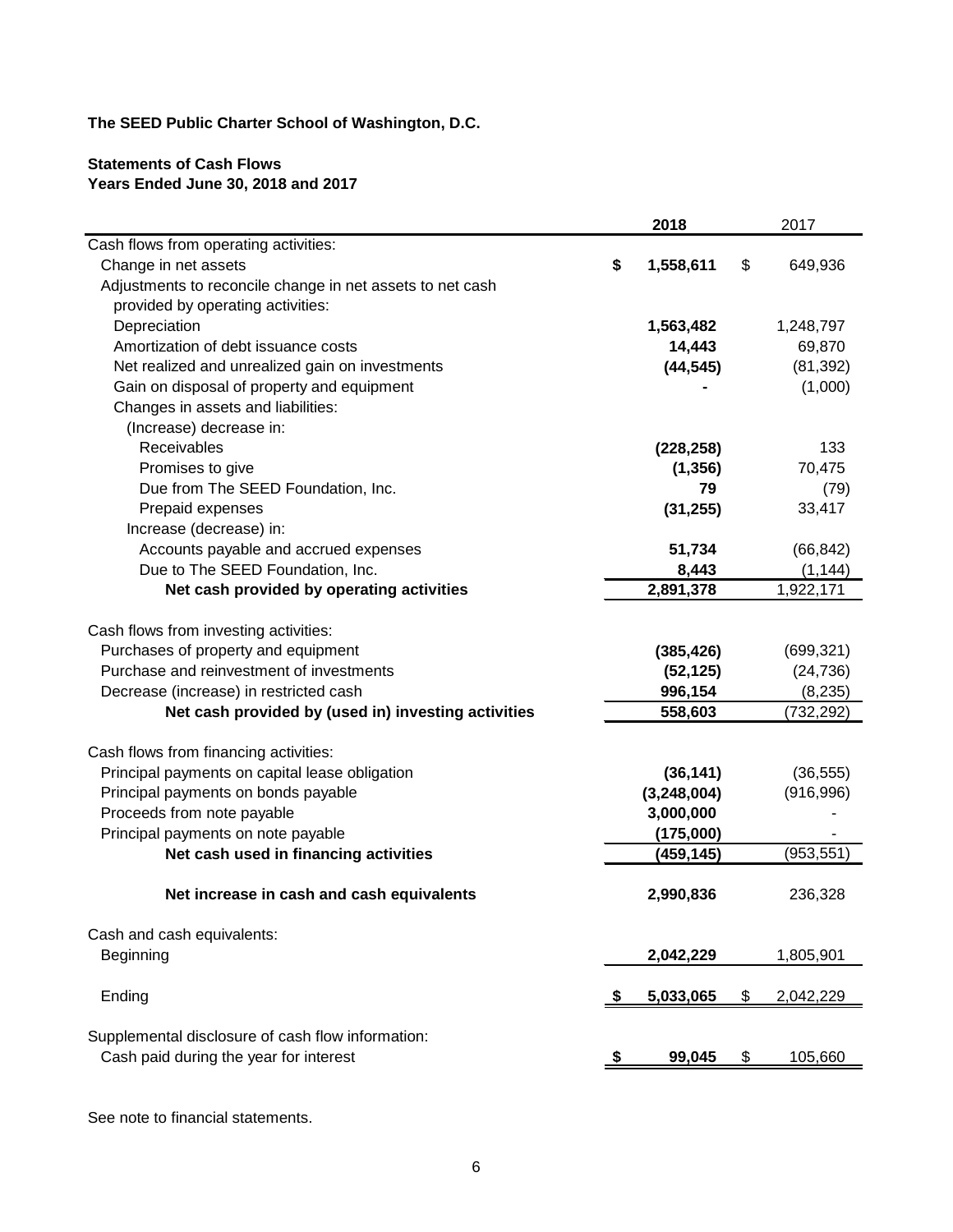#### **Notes to Financial Statements**

#### **Note 1. Nature of Activities and Significant Accounting Policies**

**Nature of activities:** The SEED Public Charter School of Washington, D.C. (the School) is a corporation organized for the purpose of operating a public charter school for children residing in Washington, D.C. The School's two principal goals are first, to prepare the children attending the School for admission to colleges and universities and/or success in the professional world, and second, to develop a model for education targeted at inner-city children to be successfully replicated in urban areas throughout the country.

The School is under the control of The SEED Foundation, Inc. (the Foundation). The Foundation has both an economic interest in the School and controls membership of the School's Board of Trustees. The School is a component of the Foundation's consolidated financial statements.

**Charter School Agreement:** On September 4, 1998, the School entered into a 15-year Charter School Agreement with the District of Columbia Public Charter School Board. Under the terms of this agreement, the School will operate a charter school for students of certain ages in grades 6 through 12, in accordance with the mission established in the School's by-laws.

On September 19, 2013, the School renewed their Charter School Agreement with the District of Columbia Public Charter School Board for a 15-year period.

A summary of the School's significant accounting policies follows:

**Basis of accounting:** The accompanying financial statements are presented in accordance with the accrual basis of accounting, whereby, unconditional support is recognized when received, revenue is recognized when earned and expenses are recognized when incurred.

**Basis of presentation:** The financial statement presentation follows the recommendation of the Financial Accounting Standards Board (FASB) Accounting Standards Codification (the Codification). As required by the Non-Profit Entities Topic of the Codification, the School is required to report information regarding its financial position and activities according to three classes of net assets: unrestricted net assets, temporarily restricted net assets and permanently restricted net assets.

**Cash and cash equivalents:** For purposes of reporting cash flows, the School considers all money market accounts and certificates of deposit with an original maturity of three months or less to be cash equivalents.

**Restricted cash:** Separate purpose-restricted cash accounts were held by the School for the uses of capital improvements and the payment of bond principal and interest.

**Financial risk:** The School maintains cash in bank deposit accounts, which, at times, may exceed federally insured limits. The School has not experienced any losses in such accounts. The School believes it is not exposed to any significant financial risk on cash.

The School invests in mutual funds. Such investments are exposed to various risks, such as market and credit. Due to the level of risk associated with such investments and the level of uncertainty related to changes in the value of such investments, it is at least reasonably possible that changes in risks in the near term could materially affect investment balances and the amounts reported in the financial statements.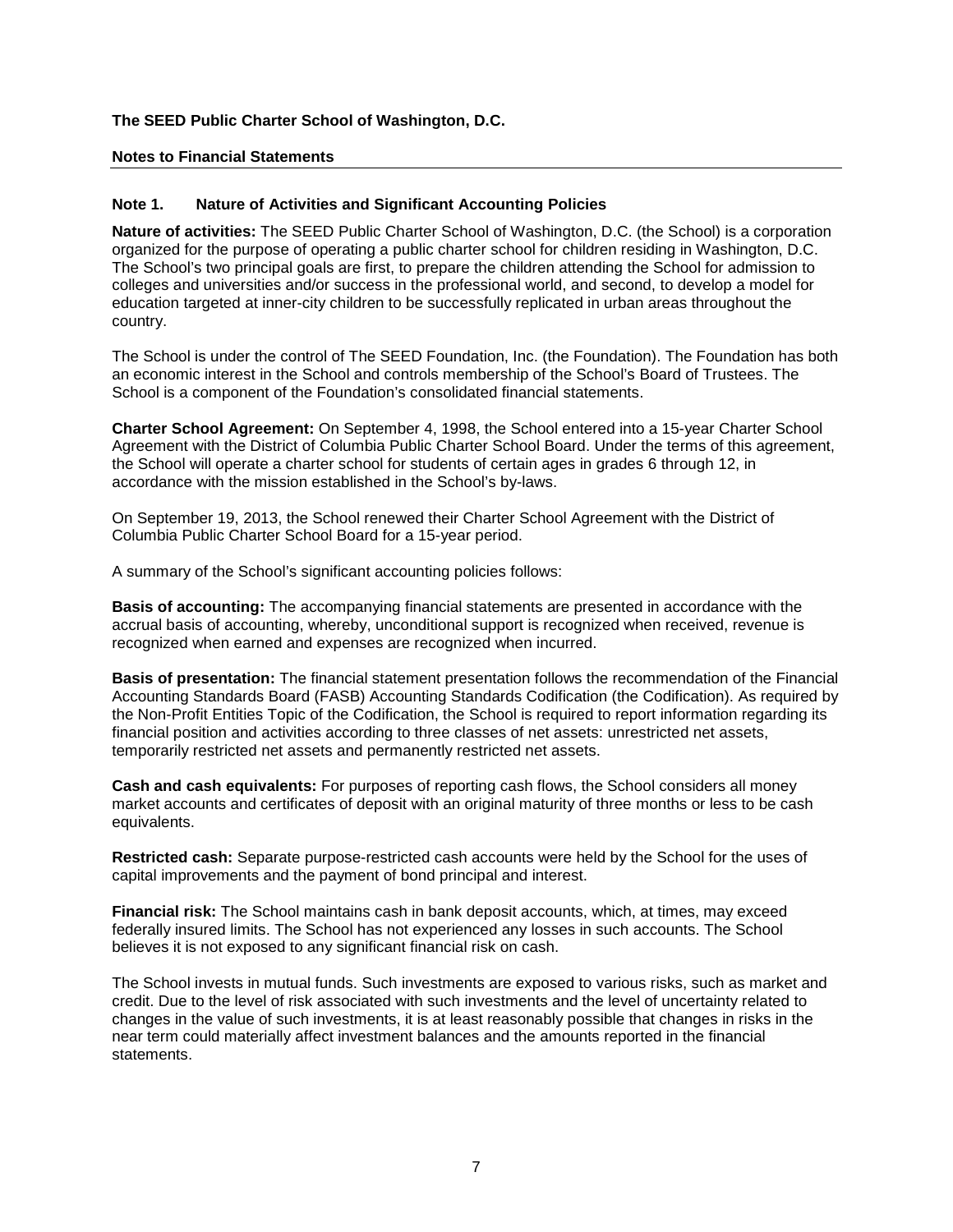#### **Notes to Financial Statements**

#### **Note 1. Nature of Activities and Significant Accounting Policies (Continued)**

**Receivables:** Receivables are carried at original invoice amounts less an estimate made for doubtful receivables based on a review of all outstanding amounts on a monthly basis. Management determines the allowance for doubtful accounts by identifying troubled accounts and using the historical experience applied to an aging of accounts. Receivables are written off when deemed uncollectible. Recoveries of receivables previously written off are recorded when received. Management believes that an allowance was not required, based on its evaluation of the collectability of receivables at June 30, 2018 and 2017.

**Promises to give:** Contributions receivable are recognized when the donor makes a written promise to give that is, in substance, unconditional. Contributions that are restricted by the donor are reported as increases in unrestricted net assets if the restrictions expire in the fiscal year in which the contributions are recognized. The allowance for doubtful promises to give is based on management's evaluation of the status of existing promises to give and historical results. Management believes all promises were collectible, and no allowance was necessary at June 30, 2018 and 2017. At June 30, 2018 and 2017, all promises to give were expected to be collected during the next fiscal year.

**Investments:** Investments are carried at fair value, as determined based on quoted market prices. Changes in fair value are recorded as a component of investment income.

**Property and equipment:** Property and equipment are recorded at cost and are being depreciated using the straight-line method over the estimated useful life of the related asset, ranging from 3 to 40 years. Artwork is not being depreciated. Normal repairs and maintenance are expensed as incurred. The School capitalizes all property and equipment purchased with a cost of \$500 or more.

**Valuation of long-lived assets:** The School accounts for the subsequent measurement of certain longlived assets in accordance with subsections of the FASB Accounting Standards Codification Topic Property, Plant and Equipment that address Impairment or Disposal of Long-Lived Assets. The accounting standard requires that property, plant and equipment and certain identifiable intangible assets be reviewed for impairment whenever events or changes in circumstances indicate that the carrying amount of an asset may not be recoverable. Recoverability of the long-lived asset is measured by a comparison of the carrying amount of the asset to future undiscounted net cash flows expected to be generated by the asset. If such assets are considered to be impaired, the impairment to be recognized is measured by the amount by which the carrying amount of the assets exceeds the estimated fair value of the assets. Assets to be disposed of are reported at the lower of the carrying amount or fair value, less costs to sell.

**Works of art:** Works of art contributed to the School are recorded at the fair market value at the time of the accession.

**Debt issuance costs:** Legal and accounting costs, as well as other expenses associated with debt issuance, are being amortized on the effective interest rate method over the term of the debt acquired. Unamortized debt issuance costs are reported with bond payable.

**Net assets:** Unrestricted net assets are the net assets that are neither permanently restricted nor temporarily restricted by donor-imposed stipulations.

Temporarily restricted net assets result from contributions whose use is limited by donor-imposed stipulations that either expire by passage of time or can be fulfilled and removed by actions of the School pursuant to these stipulations. Temporarily restricted net assets are reclassified to unrestricted net assets when the donor restriction is accomplished and reported as net assets released from restrictions.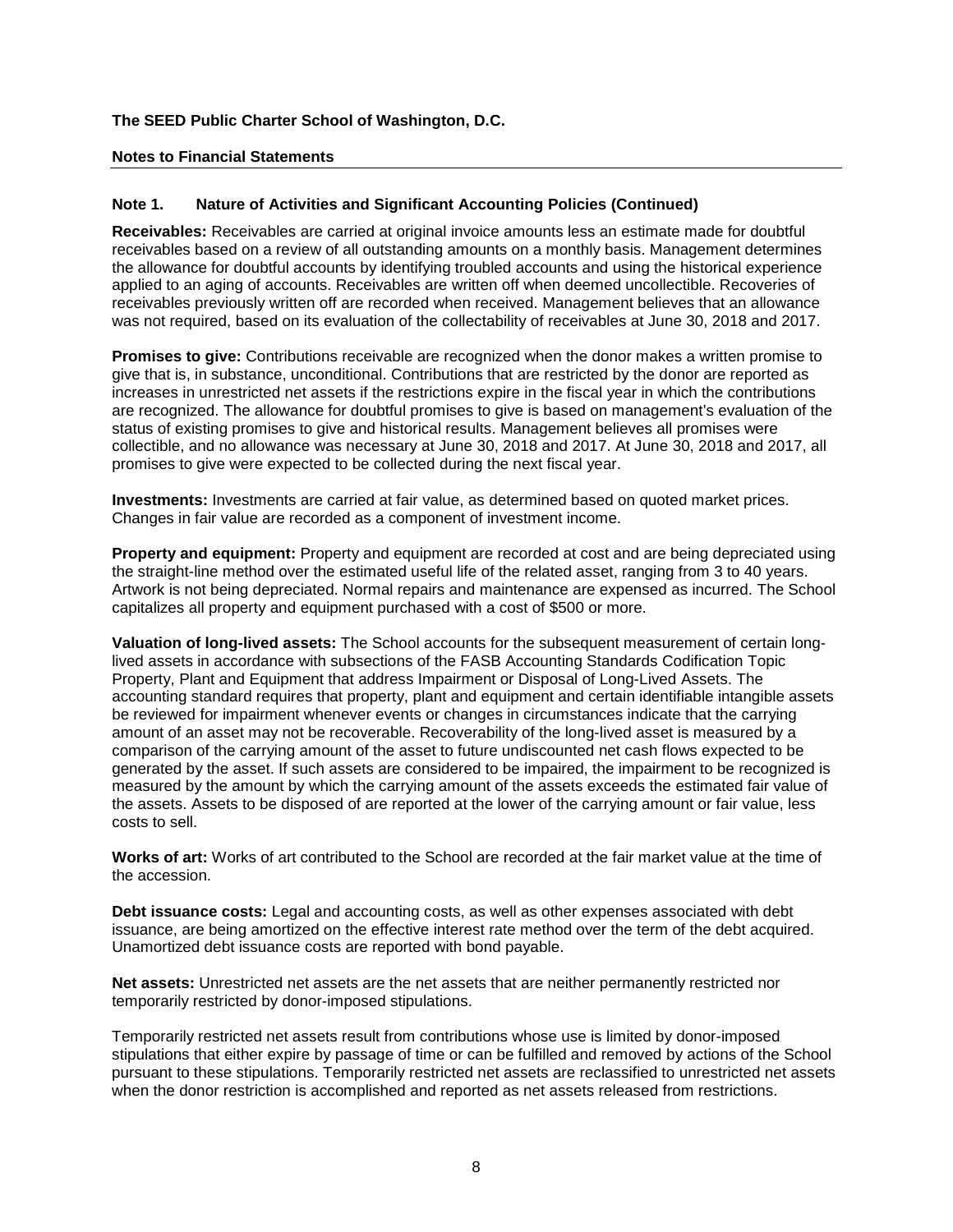#### **Notes to Financial Statements**

#### **Note 1. Nature of Activities and Significant Accounting Policies (Continued)**

Temporarily restricted net assets are reported as unrestricted net assets if the restrictions are met in the same period received. Net assets may be temporarily restricted for various purposes, such as use in future periods or use for specified purposes. At June 30, 2018 and 2017, temporarily restricted net assets represented amounts restricted for specific education-related expenses.

Permanently restricted net assets result from contributions whose use is limited by donor-imposed stipulations that neither expire by passage of time nor can be fulfilled or otherwise removed by the School's actions. Permanently restricted net assets represent resources generating investment income used for scholarships.

**Gifts in-kind:** Gifts in-kind are reported at their fair value on the date of the gift.

**Per-pupil allocation and federal funding:** The School receives a student allocation from the District of Columbia, as well as federal entitlement funding, to cover the cost of residential and academic expenses. The student allocation is on a per-pupil basis and includes academic year funding, special education funding and a facilities allotment. The revenue is recognized in the period it is earned, which is the school year for which the allocation is made. Unearned per-pupil allocation received is recorded as deferred revenue. Federal grant entitlements are recognized as revenue and support based on allowable costs incurred. Many of the federal grant entitlements flow through from the Office of the State Superintendent of Education (OSSE).

**Contributions:** Unconditional contributions, including unconditional promises to give, are recognized at fair value as support in the period received. Conditional promises to give are not recognized until they become unconditional; that is, at the time when the conditions on which they depend are substantially met.

**Recognition of salary expense:** Salary expense is recognized in the year the service is rendered, which coincides with an academic year. Salaries unpaid at June 30 are recognized as an expense and accrued.

**Tax status:** The School is a tax-exempt organization under Section 501(c)(3) of the Internal Revenue Code (IRC) and is not considered to be a private foundation. Under Section 501(c)(3) of the IRC, the School is exempt from federal taxes on income other than unrelated business income. The School did not have any net unrelated business income for the years ended June 30, 2018 and 2017.

The School follows the accounting standard on accounting for uncertainty in income taxes, which addresses the determination of whether tax benefits claimed or expected to be claimed should be recorded in the financial statements. Under this guidance, the School may recognize the tax benefit from an uncertain tax position only if it is more likely than not that the tax position will be sustained upon examination by the taxing authorities, based upon the technical merits of the position. The tax benefits recognized in the financial statements from such a position are measured based on the largest benefit that has a greater than 50% likelihood of being realized upon ultimate settlement. The guidance on accounting for uncertainty in income taxes also addresses de-recognition, classification, interest and penalties on income taxes and accounting in interim periods.

Management evaluated the School's tax positions and concluded that the School has taken no uncertain positions that require adjustments to the financial statements to comply with the provisions of this guidance.

**Functional allocation of expenses:** The costs of providing various programs and other activities have been summarized on a functional basis in the statements of activities. General and administrative expenses include those expenses that are not directly identifiable with any other specific function but that provide for the overall support and direction of the School.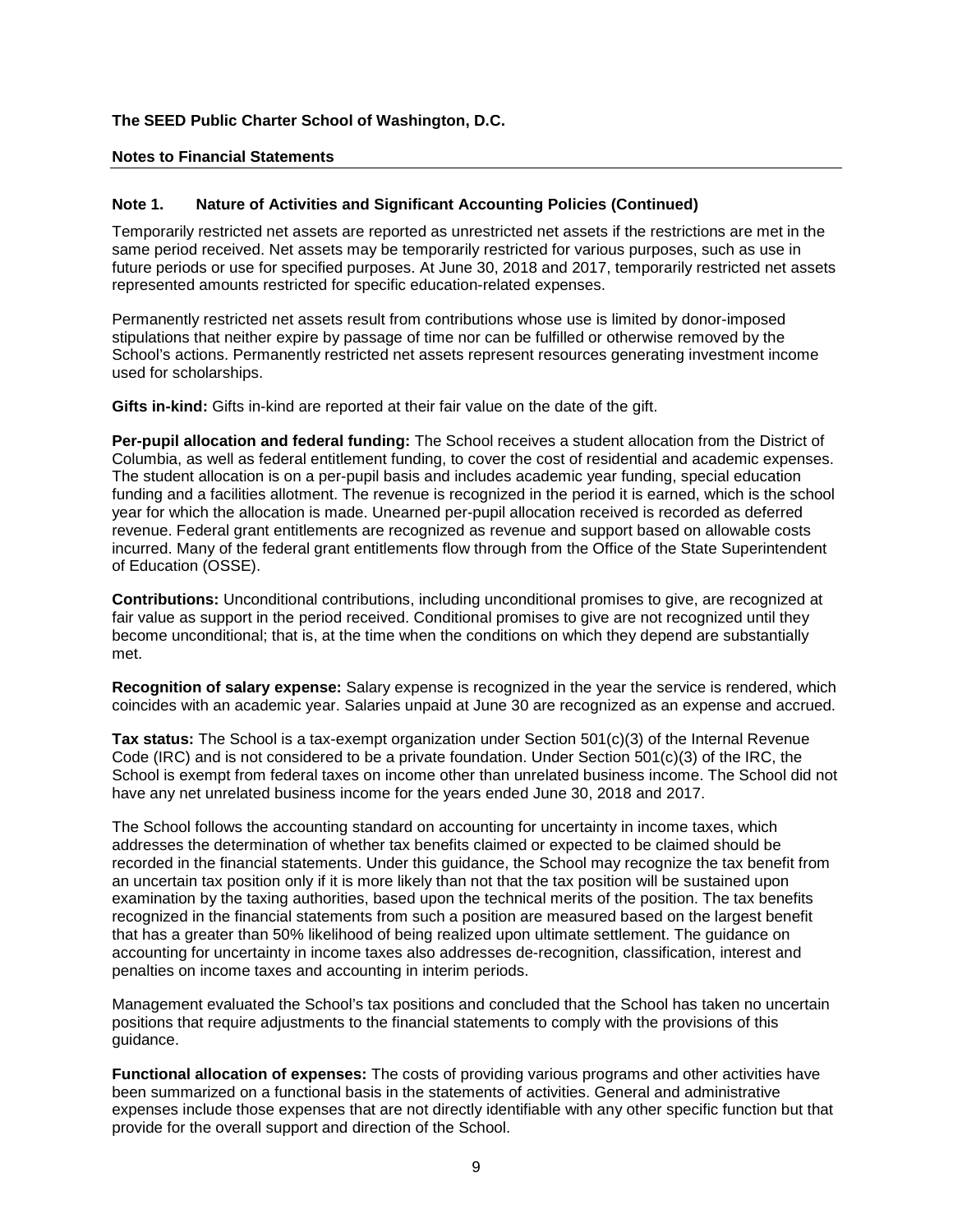#### **Notes to Financial Statements**

#### **Note 1. Nature of Activities and Significant Accounting Policies (Continued)**

**Use of estimates:** The preparation of financial statements requires management to make estimates and assumptions that affect the reported amounts of assets and liabilities and disclosure of contingent assets and liabilities at the date of the financial statements, and the reported amounts of revenue and expenses during the reporting period. Actual results could differ from those estimates.

**Upcoming accounting pronouncements:** In June 2018, the FASB issued Accounting Standards Update (ASU) No. 2018-08, *Not-for-Profit Entities (Topic 958): Clarifying the Scope and the Accounting Guidance for Contributions Received and Contributions Made*. The purpose of the ASU is to clarify and improve the scope and the accounting guidance for contributions received and contributions made. The amendments in the ASU should assist entities in (1) evaluating whether transactions should be accounted for as contributions (nonreciprocal transactions) within the scope of Topic 958, Not-for-Profit Entities, or as exchange (reciprocal) transactions subject to other guidance and (2) determining whether a contribution is conditional. The amendments in the ASU likely will result in more grants and contracts being accounted for as either contributions or conditional contributions than observed in practice under current guidance. The amendments in the ASU should be applied on a modified prospective basis, although retrospective application is permitted. The School should apply the amendments for transactions in which the entity serves as the resource recipient to fiscal years beginning July 1, 2019. The School should apply the amendments for transactions in which the entity serves as the resource provider to fiscal years beginning July 1, 2020. The School is currently evaluating the impact of the pending adoption of the new standard on its financial statements.

In August 2016, the FASB issued ASU No. 2016-14, *Not-for-Profit Entities (Topic 958): Presentation of Financial Statements of Not-for-Profit Entities.* The amendments in this ASU make improvements to the information provided in financial statements and accompanying notes of nonprofit entities. The amendments set forth the FASB's improvements to net asset classification requirements and the information presented about a nonprofit entity's liquidity, financial performance and cash flows. The ASU is effective for the School for the fiscal year ending June 30, 2019. The changes in this ASU should generally be applied on a retrospective basis in the year that the ASU is first applied. The School is currently evaluating the impact of the pending adoption of the new standard on the financial statements.

In February 2016, the FASB issues ASU No. 2016-12, *Leases (Topic 842)*. The guidance in this ASU supersedes the leasing guidance in Topic 840, *Leases*. Under the new guidance, lessees are required to recognize lease assets and lease liabilities on the balance sheets for all leases with terms longer than 12 months. Leases will be classifies as either finance or operating, with classification affecting the pattern of expense recognition in the statement of activities. The new standard is effective for the School for the fiscal year beginning July 1, 2020. A modified retrospective transition approach is required for lessees for capital and operating leases existing at, or entered into after, the beginning of the earliest comparative period presented in the financial statements, with certain practical expedients available. Management is currently evaluating the impact of this ASU on the financial statements.

In May 2014, the FASB issued ASU No. 2014-09, *Revenue from Contracts with Customers (Topic 606)*, requiring an entity to recognize the amount of revenue to which it expects to be entitled for the transfer of promised goods or services to customers. The updated standard will replace most existing revenue recognition guidance in generally accepted accounting principles in the United States of America when it becomes effective and permits the use of either a full retrospective or retrospective with cumulative effect transition method. In August 2015, the FASB issued ASU No. 2015-14, which defers the effective date of ASU No. 2014-09 one year, making it effective for the School for the fiscal year ending June 30, 2020. Management is currently evaluating the impact of this ASU on the financial statements.

**Subsequent events:** The School evaluated subsequent events for disclosures through December 3, 2018, which is the date the financial statements were available to be issued.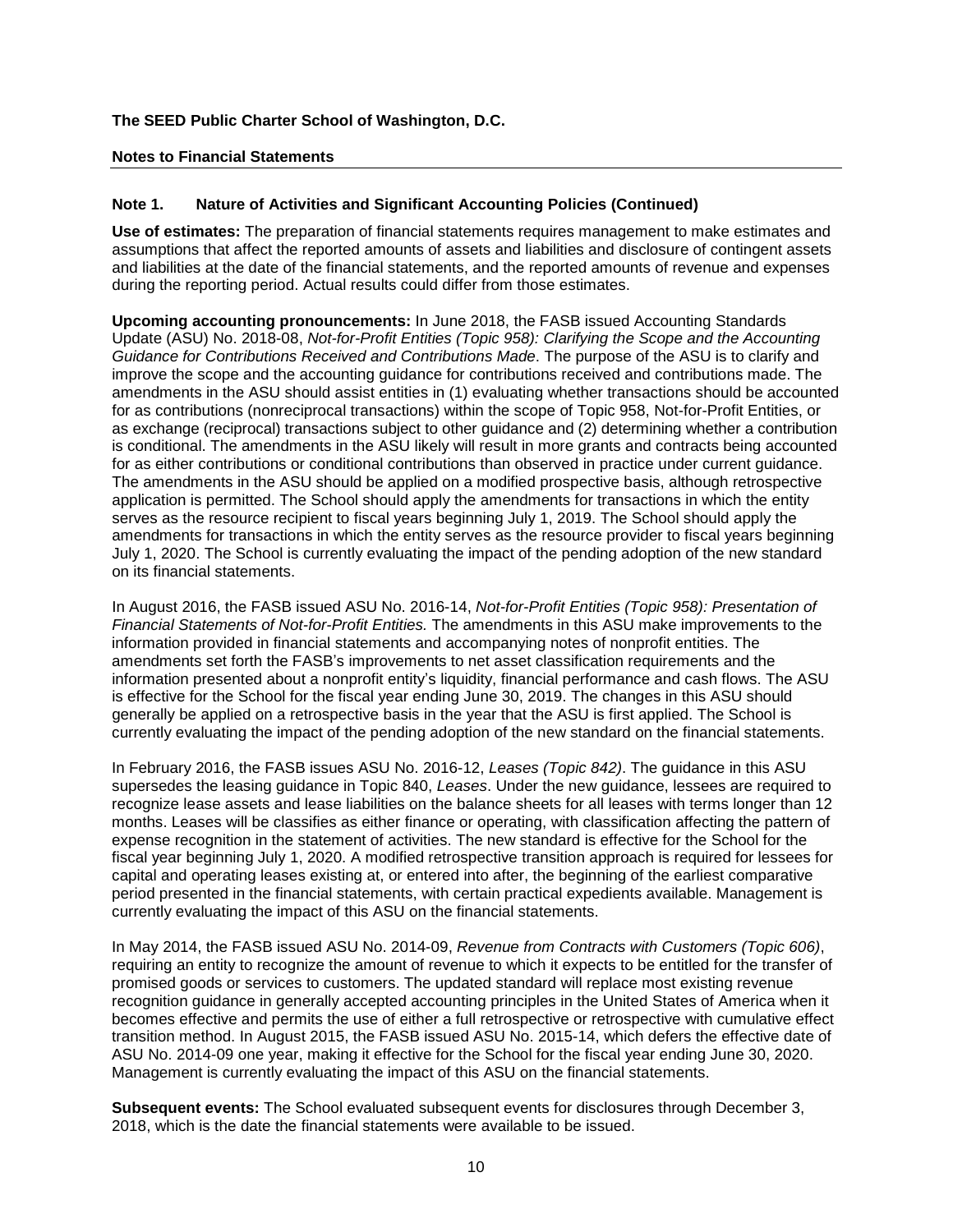#### **Notes to Financial Statements**

#### **Note 2. Restricted Cash**

Restricted cash represents the following purposes at June 30, 2018 and 2017:

|                                      |   | 2018 | 2017    |  |
|--------------------------------------|---|------|---------|--|
| Principal sinking fund               | S | ۰    | 480,028 |  |
| Interest and program expense reserve |   |      | 514,313 |  |
| Capital reserve                      |   |      | 1,813   |  |
|                                      |   |      | 996,154 |  |

#### **Note 3. Investments**

At June 30, 2018 and 2017, the School held investments in mutual funds in the amounts of \$1,013,194 and \$916,524, respectively.

Investment income for the years ended June 30, 2018 and 2017, consists of the following:

|                                                                       | 2018 |                  |  | 2017             |
|-----------------------------------------------------------------------|------|------------------|--|------------------|
| Interest and dividends<br>Realized and unrealized gain on investments |      | 59.537<br>44.545 |  | 25.468<br>81,392 |
|                                                                       |      | 104.082          |  | 106,860          |

# **Note 4. Property and Equipment**

Property and equipment at June 30, 2018 and 2017, consist of the following:

|                                                        | 2018             | 2017            |
|--------------------------------------------------------|------------------|-----------------|
| Asset category:                                        |                  |                 |
| Buildings and improvements on leased land (see Note 9) | 25,528,745<br>S. | \$ 25,456,264   |
| <b>Furniture and fixtures</b>                          | 2,654,380        | 2,553,268       |
| Computer equipment                                     | 1,872,868        | 1,808,358       |
| Campus equipment                                       | 1,204,358        | 1,111,033       |
| Vans                                                   | 150,590          | 150,590         |
| Artwork                                                | 146,500          | 146,500         |
| <b>Books</b>                                           | 102,662          | 102,662         |
|                                                        | 31,660,103       | 31,328,675      |
| Less accumulated depreciation                          | 15,956,741       | 14,447,257      |
|                                                        | 15,703,362       | 16,881,418<br>S |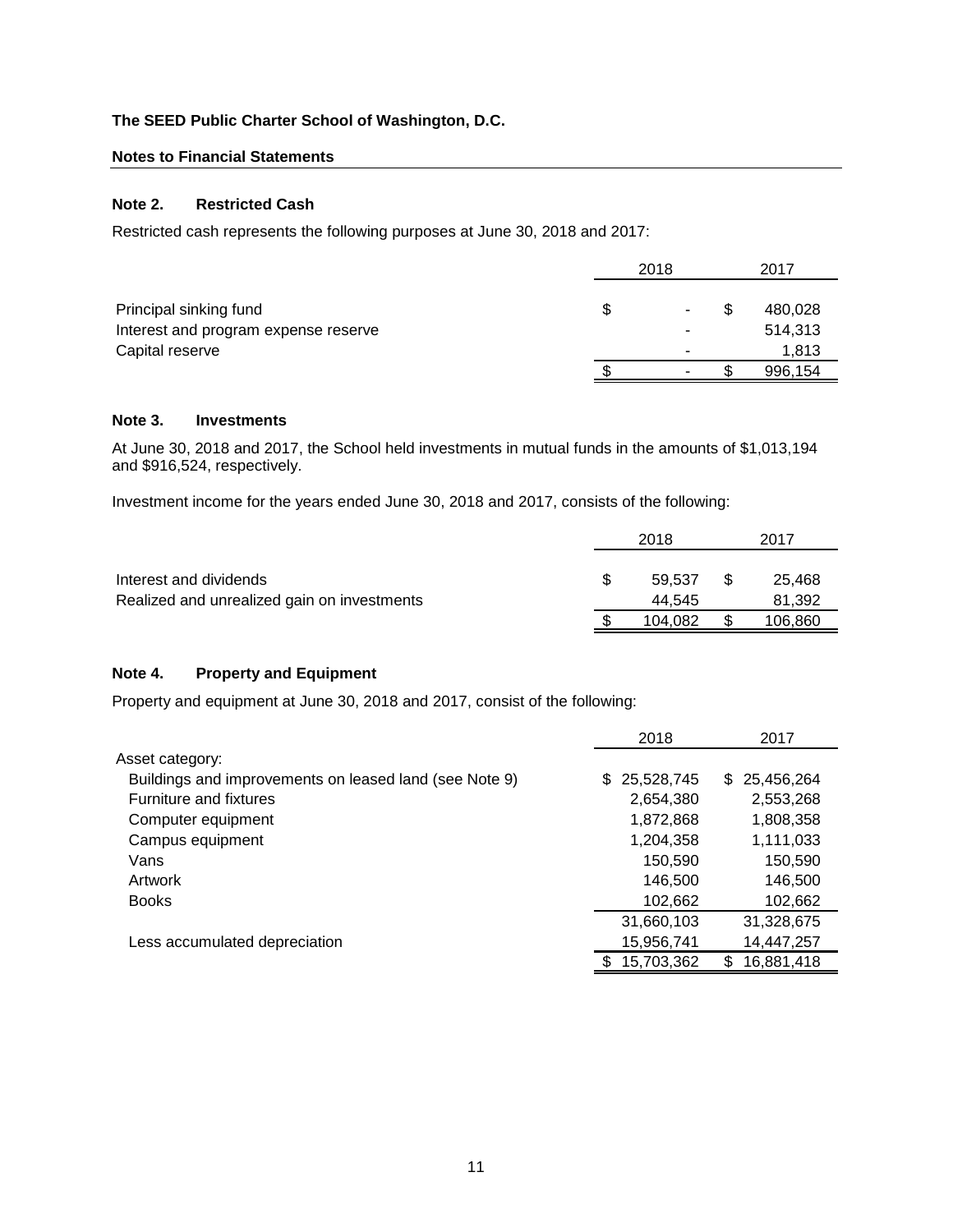#### **Notes to Financial Statements**

#### **Note 5. Bonds Payable**

The School, through the District of Columbia, issued \$8,105,000 of District of Columbia Pooled Loan Program Revenue Bonds in April 2001, and another \$6,000,000 of similar bonds in October 2001. The portion of the bonds attributable to the School were due to mature on January 1, 2021, with principal due in variable semi-annual installments on July 1 and January 1. During the fiscal year ended June 30, 2018, the School paid off the bonds payable with proceeds of a note payable (Note 6).

The interest rate was reset weekly based on a competitive auction. At June 30, 2017, this rate was approximately 0.59%. The bondholders had the right to tender the bonds weekly consistent with the interest rate reset period. The bonds were supported by a bank letter of credit that expires in September 2020 and is guaranteed by the Foundation.

The annual letter of credit fee was 1.50%, and the balance is reduced on a pro-rata basis with each principal payment. Substantially all of the assets of the School, as well as future pupil allocation revenue, were pledged as collateral for the letter of credit. The bonds required that certain financial covenants be met, including debt service coverage and limits on further indebtedness.

As a condition to the letter of credit, the School entered into a reimbursement agreement requiring the School to make monthly sinking fund payments to debt service escrow accounts for the payment of principal, interest, and any bond redemptions payable to the trustee for the bonds (see Note 2 for balance at June 30, 2017).

Bonds payable as of June 30, 2018 and 2017, consists of the following:

|                                                          | 2018 |                                        |  | 2017                    |
|----------------------------------------------------------|------|----------------------------------------|--|-------------------------|
| Principal amount<br>Less unamortized debt issuance costs | S    | $\sim 100$<br>$\overline{\phantom{a}}$ |  | \$3,248,004<br>(14,443) |
|                                                          | c    | ۰                                      |  | 3,233,561               |

Interest expense on the bonds, including amortization of debt issuance costs, for the years ended June 30, 2018 and 2017, was \$47,380 and \$172,290, respectively.

#### **Note 6. Note Payable**

On October 30, 2017, the School refinanced the above bonds payable by entering into a delayed drawdown term loan with a maximum borrowing capacity of \$6,000,000. After paying off the bonds, the School may utilize the additional borrowing capacity to finance future capital expenditures.

The principal balance under the loan bears interest at the Adjusted LIBOR Rate, which is defined as the One-Month LIBOR rate plus 2.75%. At June 30, 2018, the interest rate was 4.73%.

Monthly payments of accrued interest plus principal payments of \$25,000 commence on December 1, 2017 for the initial draw of approximately \$3,000,000. The loan matures on November 1, 2024. The note requires that certain financial covenants be met, including debt service coverage and limits on further indebtedness.

Note payable as of June 30, 2018 was \$2,825,000.

Interest expense on the note for the year ended June 30, 2018 was \$64,996.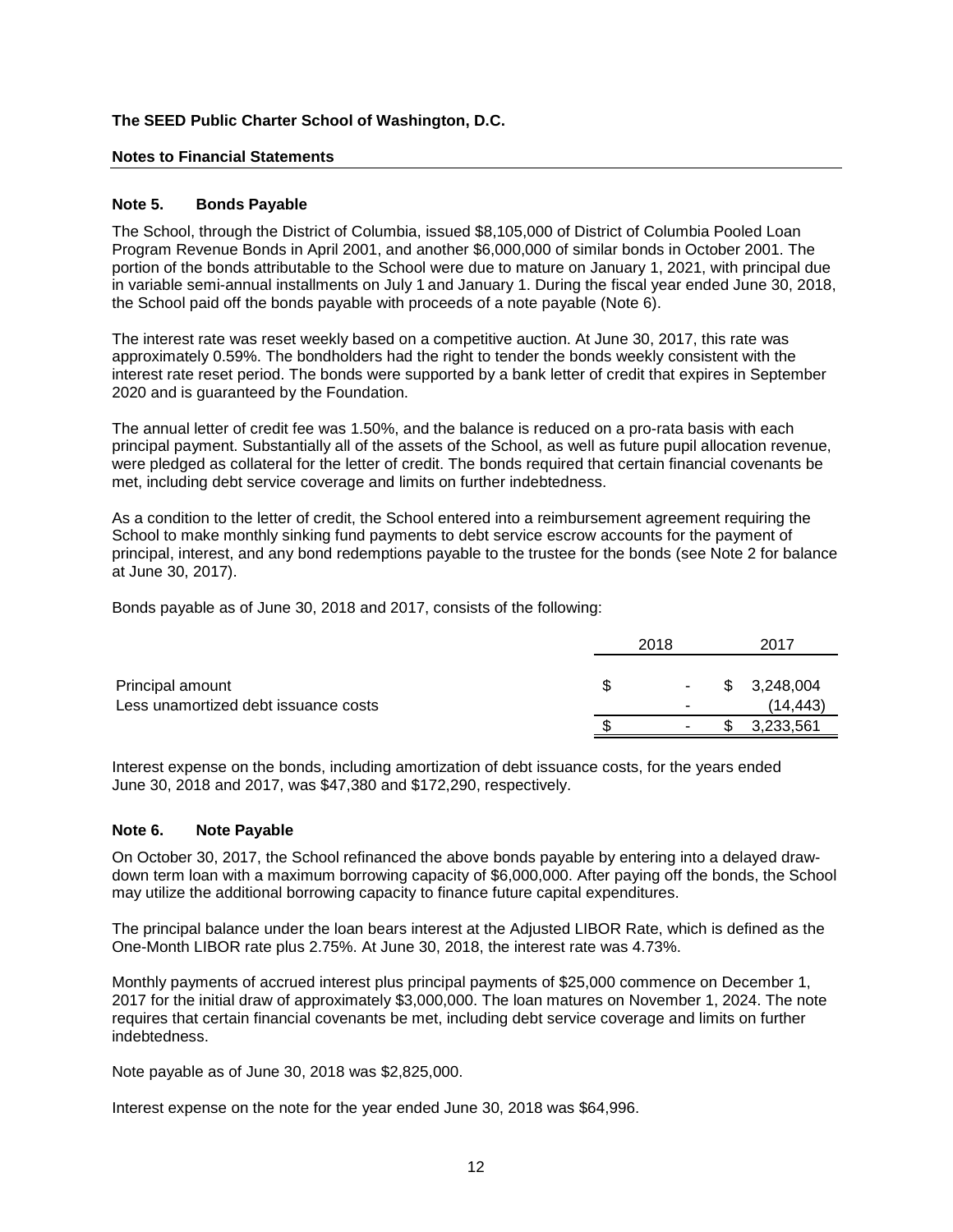#### **Notes to Financial Statements**

#### **Note 6. Note Payable (Continued)**

Principal maturities of the note payable at June 30, 2018, are due in future years as follows:

| 2019       | \$<br>300,000 |
|------------|---------------|
| 2020       | 300,000       |
| 2021       | 300,000       |
| 2022       | 300,000       |
| 2023       | 300,000       |
| Thereafter | 1,325,000     |
|            | 2,825,000     |

#### **Note 7. Capital Lease Obligation**

The School is indebted under equipment leases entered into during the year ended June 30, 2014, which have been capitalized at the present value of future lease payments. The cost of the equipment approximated \$173,165 at June 30, 2018 and 2017. Depreciation expense of the leased assets amounted to \$32,631 and \$34,633 for the years ended June 30, 2018 and 2017, respectively. Accumulated depreciation amounted to \$169,395 and \$136,764 at June 30, 2018 and 2017, respectively.

The future minimum lease payments discounted to reflect their net present value at June 30, 2018, are as follows:

| Year ending June 30:                    |       |
|-----------------------------------------|-------|
| 2019                                    | 4.090 |
| Less imputed interest                   | (16)  |
| Present value of minimum lease payments | 4.074 |

Interest expense payments on the capital lease for the years ended June 30, 2018 and 2017, were \$1,112 and \$3,240, respectively.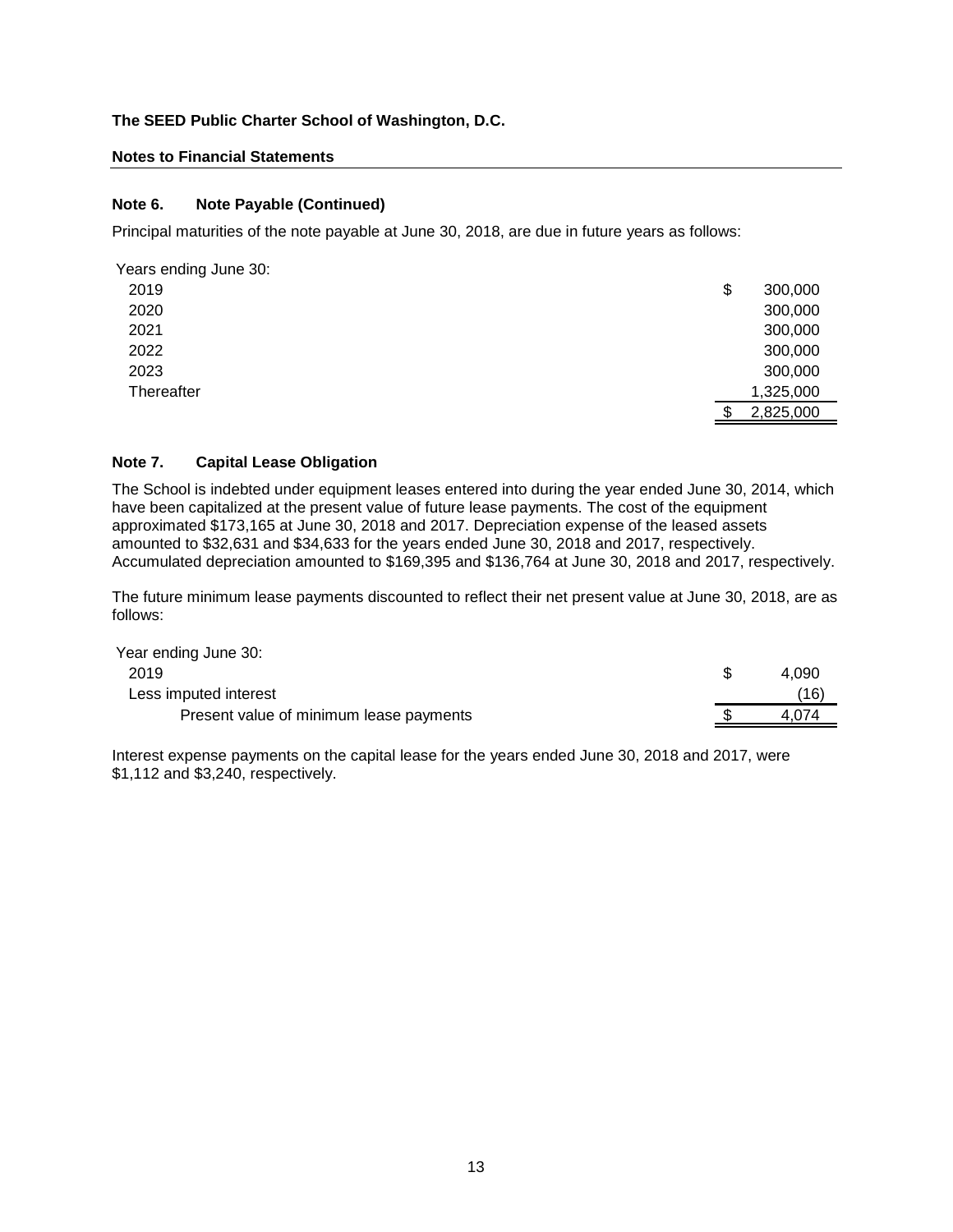# **Notes to Financial Statements**

# **Note 8. Temporarily and Permanently Restricted Net Assets**

Temporarily restricted net assets activity for the year ended June 30, 2018, is as follows:

|                                    |                |               |            | Additions/ |      | Released    |         |               |
|------------------------------------|----------------|---------------|------------|------------|------|-------------|---------|---------------|
|                                    | <b>Balance</b> |               | Investment |            | From |             | Balance |               |
|                                    |                | June 30, 2017 |            | Income     |      | Restriction |         | June 30, 2018 |
| Purpose restriction:               |                |               |            |            |      |             |         |               |
| Seeds for Classics - Field Trips   | \$             | 559,587       | \$         |            | \$   | 55,134      | \$      | 504,453       |
| College Readiness/Technology       |                | 173,080       |            |            |      |             |         | 173,080       |
| <b>CBA Awards</b>                  |                | 25,000        |            |            |      |             |         | 25,000        |
| Summer Bridge MS/HS                |                | 15,870        |            |            |      |             |         | 15,870        |
| Literacy Program                   |                | 10,000        |            |            |      |             |         | 10,000        |
| Science Fair                       | 5,820          |               |            |            |      |             |         | 5,820         |
| United Way                         | 5,300          |               |            |            |      |             |         | 5,300         |
| Ottaway Scholarship                | 4,000          |               |            | 254        |      | 3,254       |         | 1,000         |
| Science Books                      |                | 3,659         |            |            |      |             |         | 3,659         |
| <b>Action For Kids</b>             |                | 3,515         |            |            |      | 133         |         | 3,382         |
| <b>Restoration of Art Work</b>     |                | 2,000         |            |            |      |             |         | 2,000         |
| Jamal Swinton Scholarship          |                | 1,380         |            |            |      |             |         | 1,380         |
| Brown Hall - Girls with Gifts      |                | 1,240         |            |            |      |             |         | 1,240         |
| Aspen Challenge                    |                | 1,000         |            |            |      |             |         | 1,000         |
| School Garden                      |                | 898           |            |            |      |             |         | 898           |
| United Way - Out of School Program |                |               |            | 46,356     |      | 46,356      |         |               |
| Time restriction:                  |                |               |            |            |      |             |         |               |
| Artwork                            |                | 146,500       |            |            |      |             |         | 146,500       |
|                                    | \$             | 958,849       | \$         | 46,610     | \$   | 104,877     | \$      | 900,582       |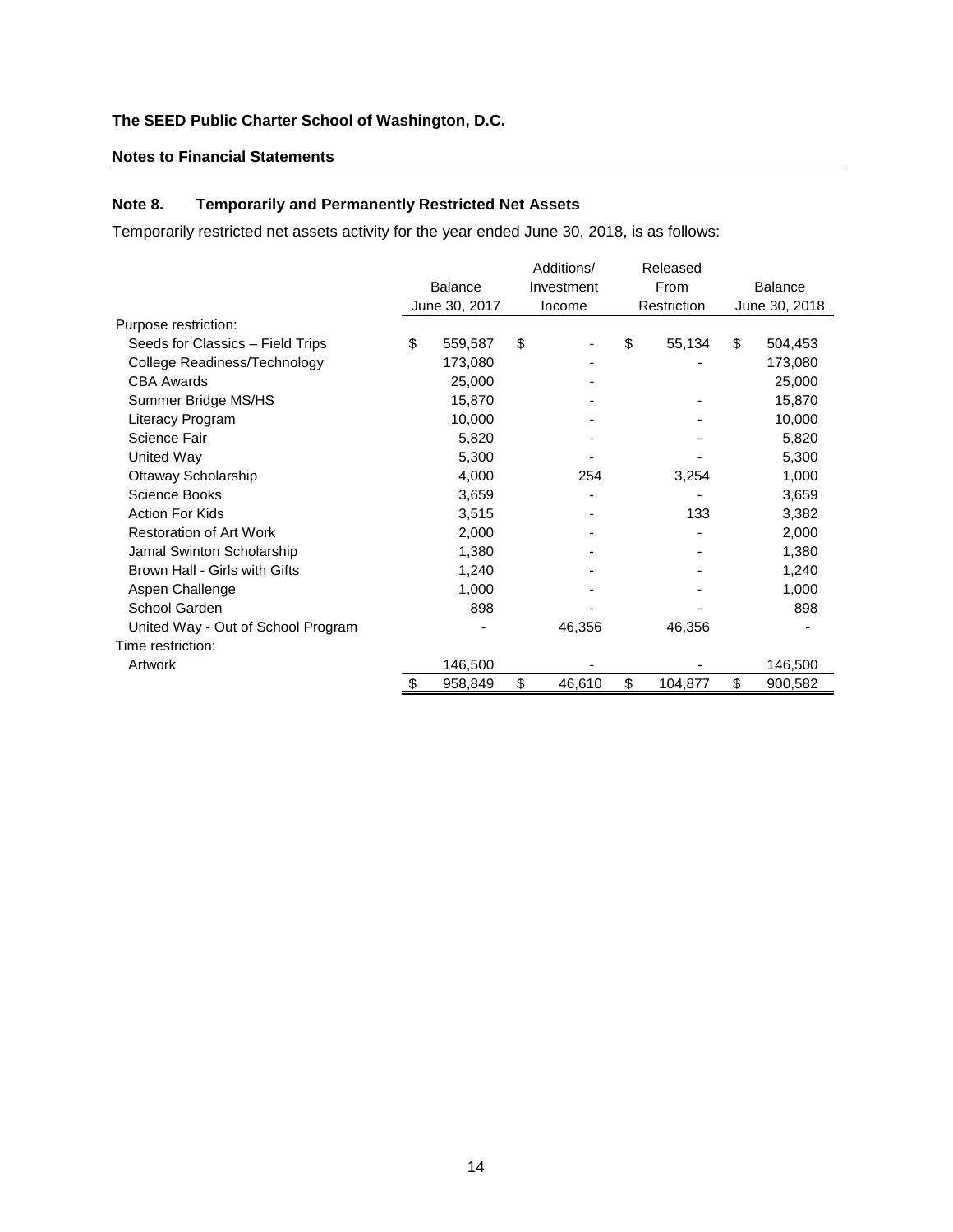#### **Notes to Financial Statements**

#### **Note 8. Temporarily and Permanently Restricted Net Assets (Continued)**

Temporarily restricted net assets activity for the year ended June 30, 2017, is as follows:

|                                  | Additions/     |        |            |             | Released |    |                |
|----------------------------------|----------------|--------|------------|-------------|----------|----|----------------|
|                                  | <b>Balance</b> |        | Investment |             | From     |    | <b>Balance</b> |
|                                  | June 30, 2016  | Income |            | Restriction |          |    | June 30, 2017  |
| Purpose restriction:             |                |        |            |             |          |    |                |
| Seeds for Classics - Field Trips | \$<br>604,353  | \$     |            | \$          | 44,766   | \$ | 559,587        |
| College Readiness/Technology     | 120,580        | 52,500 |            |             |          |    | 173,080        |
| <b>CBA Awards</b>                | 25,000         |        |            |             |          |    | 25,000         |
| Summer Bridge MS/HS              | 15,870         |        |            |             |          |    | 15,870         |
| Literacy Program                 | 10,000         |        |            |             |          |    | 10,000         |
| Science Fair                     | 5,820          |        |            |             |          |    | 5,820          |
| United Way                       | 5,300          |        |            |             |          |    | 5,300          |
| Ottaway Scholarship              | 7,000          |        | 198        |             | 3,198    |    | 4,000          |
| Science Books                    | 3,659          |        |            |             |          |    | 3,659          |
| <b>Action For Kids</b>           | 2,865          | 650    |            |             |          |    | 3,515          |
| <b>Restoration of Art Work</b>   | 2,000          |        |            |             |          |    | 2,000          |
| Jamal Swinton Scholarship        | 1,380          |        |            |             |          |    | 1,380          |
| Brown Hall - Girls with Gifts    | 1,240          |        |            |             |          |    | 1,240          |
| Aspen Challenge                  | 500            |        | 500        |             |          |    | 1,000          |
| School Garden                    | 1,510          |        |            | 612         |          |    | 898            |
| Junior League Washington (JLW)   | 6,000          |        |            |             | 6,000    |    |                |
| <b>Library Supplies</b>          |                |        | 10,000     |             | 10,000   |    |                |
| <b>Writing Center</b>            |                |        | 4,500      | 4,500       |          |    |                |
| <b>Brazil</b>                    | 210            | 60     |            | 270         |          |    |                |
| Time restriction:                |                |        |            |             |          |    |                |
| Artwork                          | 146,500        |        |            |             |          |    | 146,500        |
|                                  | \$<br>959,787  | \$     | 68,408     | \$          | 69,346   | \$ | 958,849        |

Permanently restricted net assets are restricted to investment in perpetuity. Investment income is restricted for use in the following program, which consists of permanently restricted balances at June 30, 2018 and 2017, as follows:

|                     | 2018    |    | 2017    |
|---------------------|---------|----|---------|
|                     |         |    |         |
| Ottaway Scholarship | 100.000 | S. | 100,000 |

**Interpretation of relevant law:** The management of the School has interpreted the District of Columbia – enacted version of UPMIFA (Uniform Prudent Management of Institutional Funds Act) as requiring the preservation of original endowments as of the gift date, absent explicit donor stipulations to the contrary.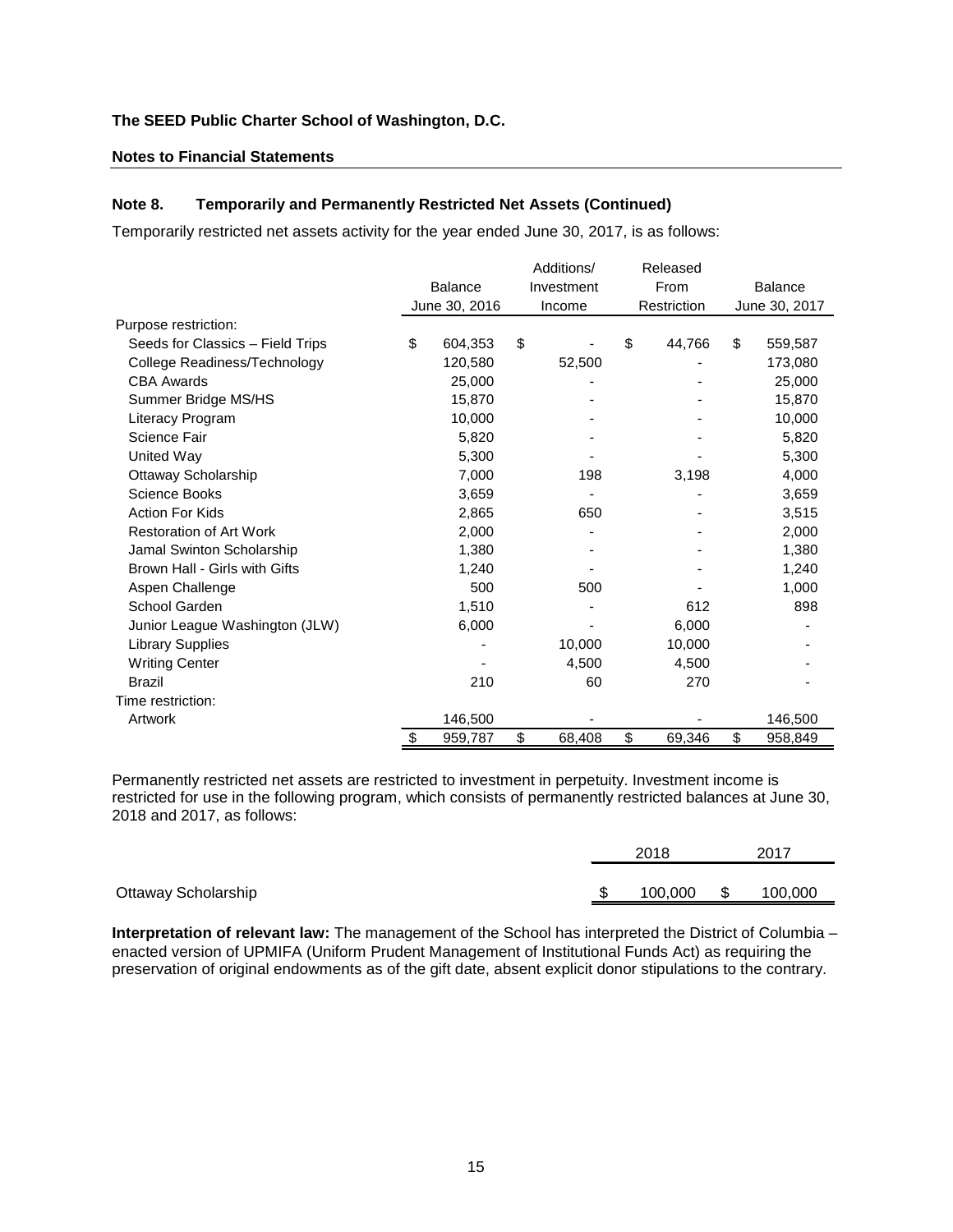#### **Notes to Financial Statements**

#### **Note 8. Temporarily and Permanently Restricted Net Assets (Continued)**

As a result of this interpretation, the School classifies as permanently restricted the original value of the donated endowments and the accumulations on such accounts as temporarily restricted, until those amounts are appropriated for expenditures consistent with the specific purpose of the endowment. In accordance with UPMIFA, the School considers the following factors in making a determination to appropriate or accumulate funds:

- The preservation of the fund
- The purposes of the School
- General economic conditions
- Other resources of the School

**Return objective and risk parameters:** The School's objective is to earn a reasonable rate of return with minimum risk to principal to support the designated programs. The School recognizes and accepts that minimizing risk will limit potential capital appreciation. Absent explicit donor stipulations to the contrary, the School limits investments in the permanently restricted endowment accounts to fixed interest security type instruments, as opposed to equities. The School has a preference for simple investment structures, which will have lower cost, easier oversight, and less complexity for internal financial management and auditing.

**Spending policy:** Proceeds of earnings on original endowment amounts will be used for annual scholarship and award programs, as deemed consistent to the specific endowment purpose. The spending rate is based on maintaining the bulleted guidelines noted above.

The endowment is invested with the School's investments of mutual funds at June 30, 2018 and 2017. Change in endowment net assets consists of the following:

|                                         | Temporarily<br>Restricted |                          | Permanently<br>Restricted |            |    | 2018<br>Total |
|-----------------------------------------|---------------------------|--------------------------|---------------------------|------------|----|---------------|
|                                         |                           |                          |                           |            |    |               |
| Endowment net assets, beginning of year | \$                        |                          | \$                        | 100,000    | S  | 100,000       |
| Investment income, net of expenses      |                           | 254                      |                           |            |    | 254           |
| Appropriated for expenditures           |                           | (254)                    |                           |            |    | (254)         |
| Endowment net assets, end of year       |                           |                          |                           | 100,000    |    | 100,000       |
|                                         |                           |                          |                           |            |    |               |
|                                         | Temporarily               |                          | Permanently               |            |    | 2017          |
|                                         |                           | Restricted               |                           | Restricted |    | Total         |
|                                         |                           |                          |                           |            |    |               |
| Endowment net assets, beginning of year | \$                        | $\overline{\phantom{a}}$ | \$                        | 100,000    | \$ | 100,000       |
| Investment income, net of expenses      |                           | 198                      |                           |            |    | 198           |
| Appropriated for expenditures           |                           | (198)                    |                           |            |    | (198)         |
| Endowment net assets, end of year       |                           |                          |                           | 100.000    | \$ | 100,000       |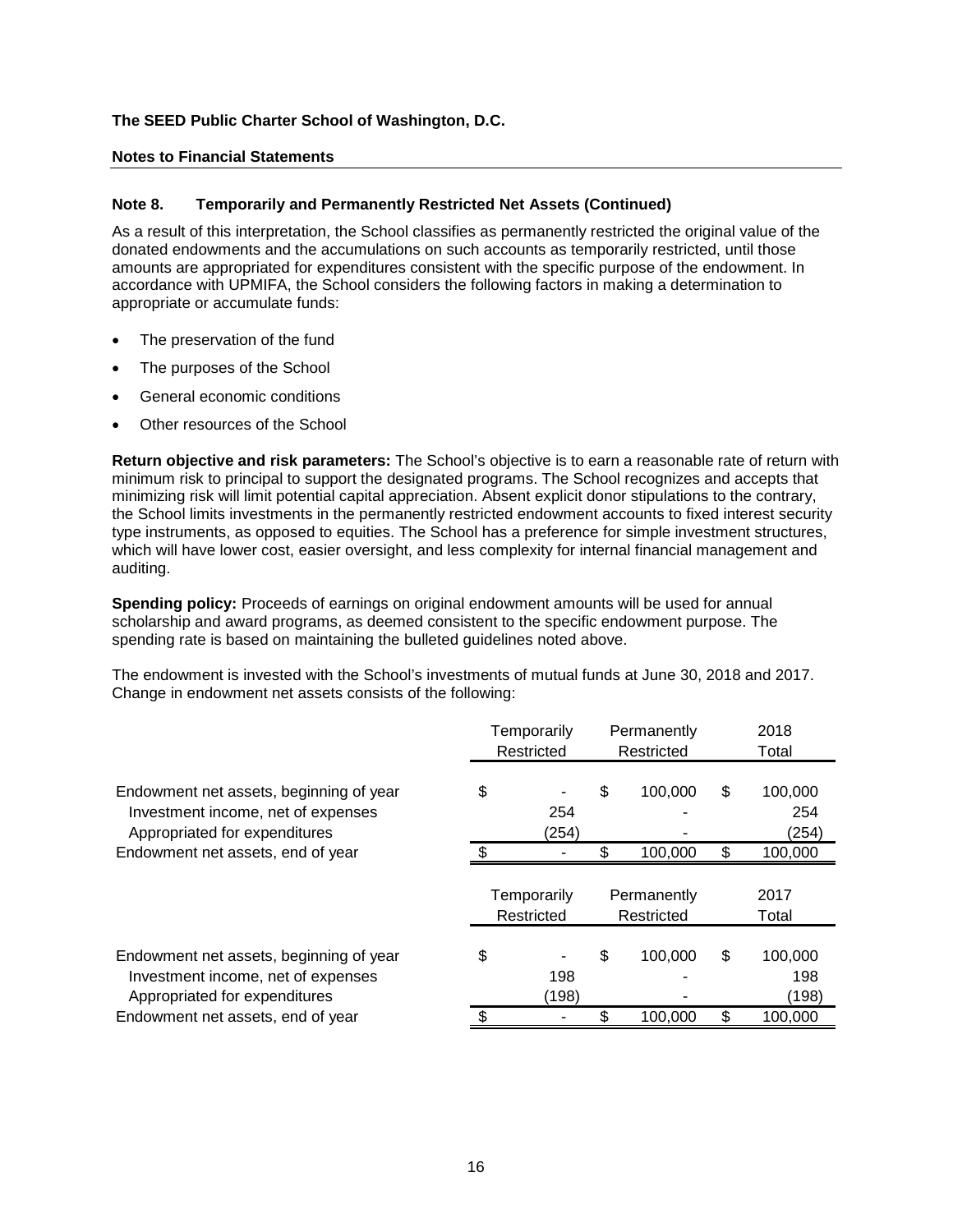#### **Notes to Financial Statements**

#### **Note 9. Lease Commitments**

The School entered into a 15-year operating lease for land use with the District of Columbia, beginning on February 4, 2000. The School has the right to renew the lease for three additional 15-year terms. During 2015, management exercised its first renewal option under the lease agreement in order to fully enjoy the buildings constructed on the site for their economic useful lives.

The lease agreement provides for rent credits relating to capital improvements at the site. The School will receive a dollar-for-dollar credit based on capital improvements, except that the School shall pay a minimum rental of at least \$1,000 per month. The School made improvements in excess of the total rent provided over the term of the lease. The future minimum lease payments under this arrangement at June 30, 2018, are as follows:

| Years ending June 30: |               |
|-----------------------|---------------|
| 2019                  | \$<br>12,000  |
| 2020                  | 12,000        |
| 2021                  | 12,000        |
| 2022                  | 12,000        |
| 2023                  | 12,000        |
| Thereafter            | 72,000        |
|                       | \$<br>132,000 |

Rent expense under the above leasing arrangements was \$12,000 for each of the years ended June 30, 2018 and 2017.

# **Note 10. Defined Contribution Retirement Plan**

The School participates in a defined contribution retirement plan covering eligible employees. The School contributes an amount equal to 3% of all eligible participants' pay. A one-year eligibility period was established during the year ended June 30, 2015, for a new full-time hire to receive the 3% contribution. For every 1% of salary that each employee contributes to their retirement account through payroll deductions up to 6%, the School will add another 0.5%. The maximum total contribution, including matching contributions made by the School, would be 6% of employee pay. During the year ended June 30, 2015, the School discontinued the employer match, which was previously capped at 3%. Total expense under this plan amounted to \$178,775 and \$140,246 for the years ended June 30, 2018 and 2017, respectively.

#### **Note 11. Related Party Transactions**

The School paid the Foundation \$463,312 and \$400,000 for management and other services during the years ended June 30, 2018 and 2017, respectively.

#### **Note 12. Economic Dependency**

During the years ended June 30, 2018 and 2017, the School was heavily dependent on pupil allocations from the District of Columbia. These funds aggregated 93% and 94% of the School's support and revenue for the years ended June 30, 2018 and 2017, respectively. Reduction of funding from the District of Columbia would have a significant impact on the operations of the School.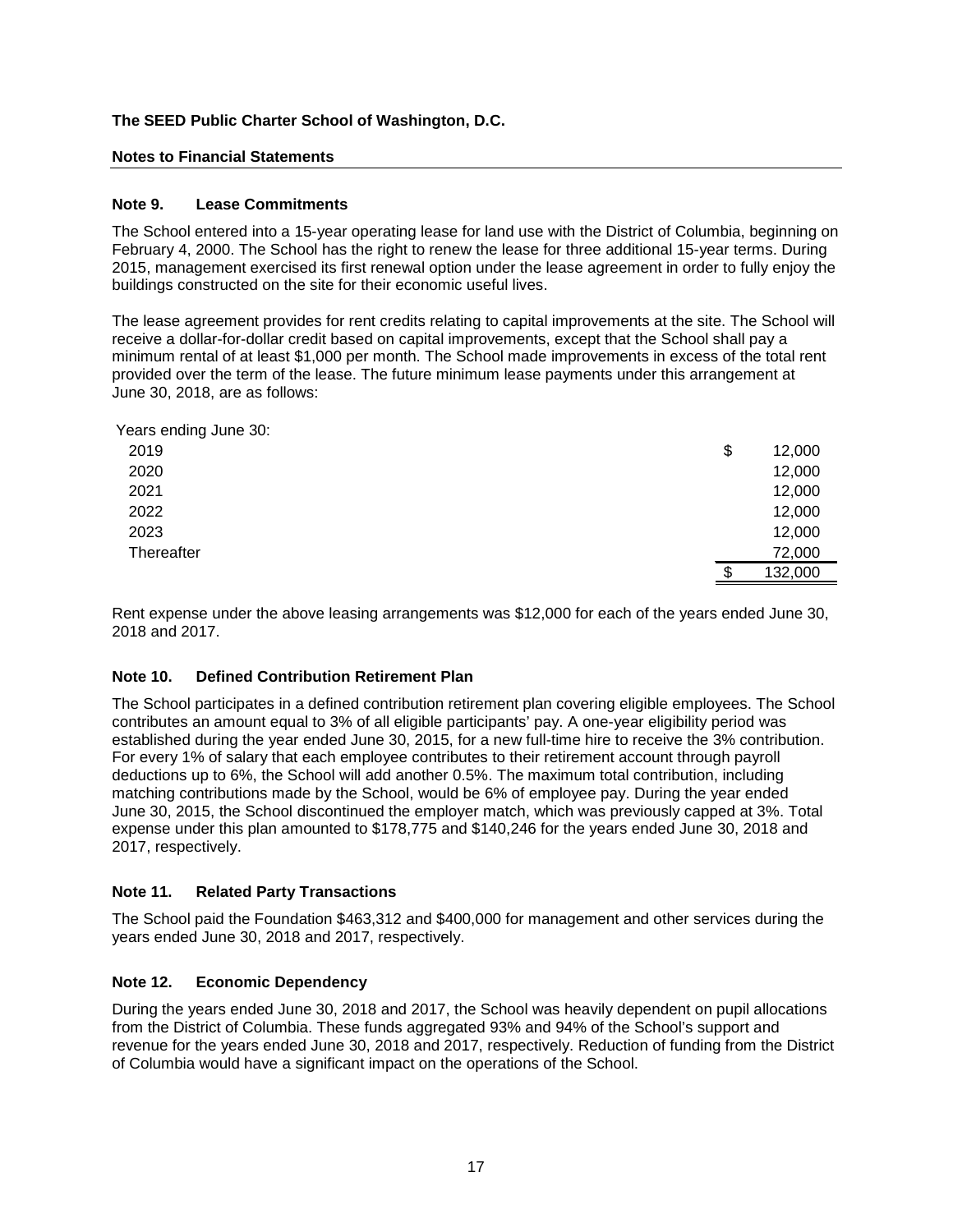#### **Notes to Financial Statements**

## **Note 13. Per-Pupil Allocation**

The School's per-pupil allocation for the years ended June 30, 2018 and 2017, are as follows:

|                              | 2018              | 2017       |
|------------------------------|-------------------|------------|
| Category:                    |                   |            |
| General education            | 10,468,807<br>\$. | 9,806,995  |
| Summer and special education | 3,372,961         | 2,572,657  |
| <b>Facility allowance</b>    | 3,129,292         | 3,030,595  |
|                              | 16,971,060        | 15,410,247 |

#### **Note 14. Fair Value Measurements**

The School follows the Fair Value Measurement Topic of the FASB Codification, which establishes a single authoritative definition of fair value, sets out a framework for measuring fair value and requires additional disclosures about fair value measurements. The topic requires that assets and liabilities carried at fair value will be classified and disclosed in one of the following three categories:

**Level 1:** Quoted market prices in active markets for identical assets or liabilities.

**Level 2:** Observable market-based inputs or unobservable inputs corroborated by market data.

**Level 3:** Unobservable inputs that are not corroborated by market data.

In determining the appropriate levels, the School performs a detailed analysis of the assets and liabilities that are subject to the Fair Value Measurement Topic. At each reporting period, all assets and liabilities for which the fair value measurement is based on significant unobservable inputs are classified as Level 3. There were no Level 2 or Level 3 inputs for any assets held by the School at June 30, 2018 and 2017.

The tables below present the balances of assets and liabilities measured at fair value on a recurring basis by level within the hierarchy at June 30, 2018 and 2017:

|                                 | June 30, 2018 |               |    |         |         |         |    |           |  |
|---------------------------------|---------------|---------------|----|---------|---------|---------|----|-----------|--|
| Description                     |               | Level 1       |    | Level 2 | Level 3 |         |    | Total     |  |
|                                 |               |               |    |         |         |         |    |           |  |
| Large blend equity mutual funds | \$            | 806,127       | \$ |         | \$      |         | \$ | 806,127   |  |
| Intermediate bond funds         |               | 207,067       |    | ٠       |         |         |    | 207,067   |  |
|                                 |               | 1,013,194     | \$ |         | \$.     |         |    | 1,013,194 |  |
|                                 |               |               |    |         |         |         |    |           |  |
|                                 |               | June 30, 2017 |    |         |         |         |    |           |  |
| Description                     |               | Level 1       |    | Level 2 |         | Level 3 |    | Total     |  |
|                                 |               |               |    |         |         |         |    |           |  |
| Large blend equity mutual funds | \$            | 707,933       | \$ |         | \$      |         | \$ | 707,933   |  |
| Intermediate bond funds         |               | 208,591       |    | ٠       |         |         |    | 208,591   |  |
|                                 |               | 916,524       | \$ |         | \$      |         | \$ | 916,524   |  |

The School's equity and bond mutual funds are publicly traded on the New York Stock Exchange and are considered Level 1 items.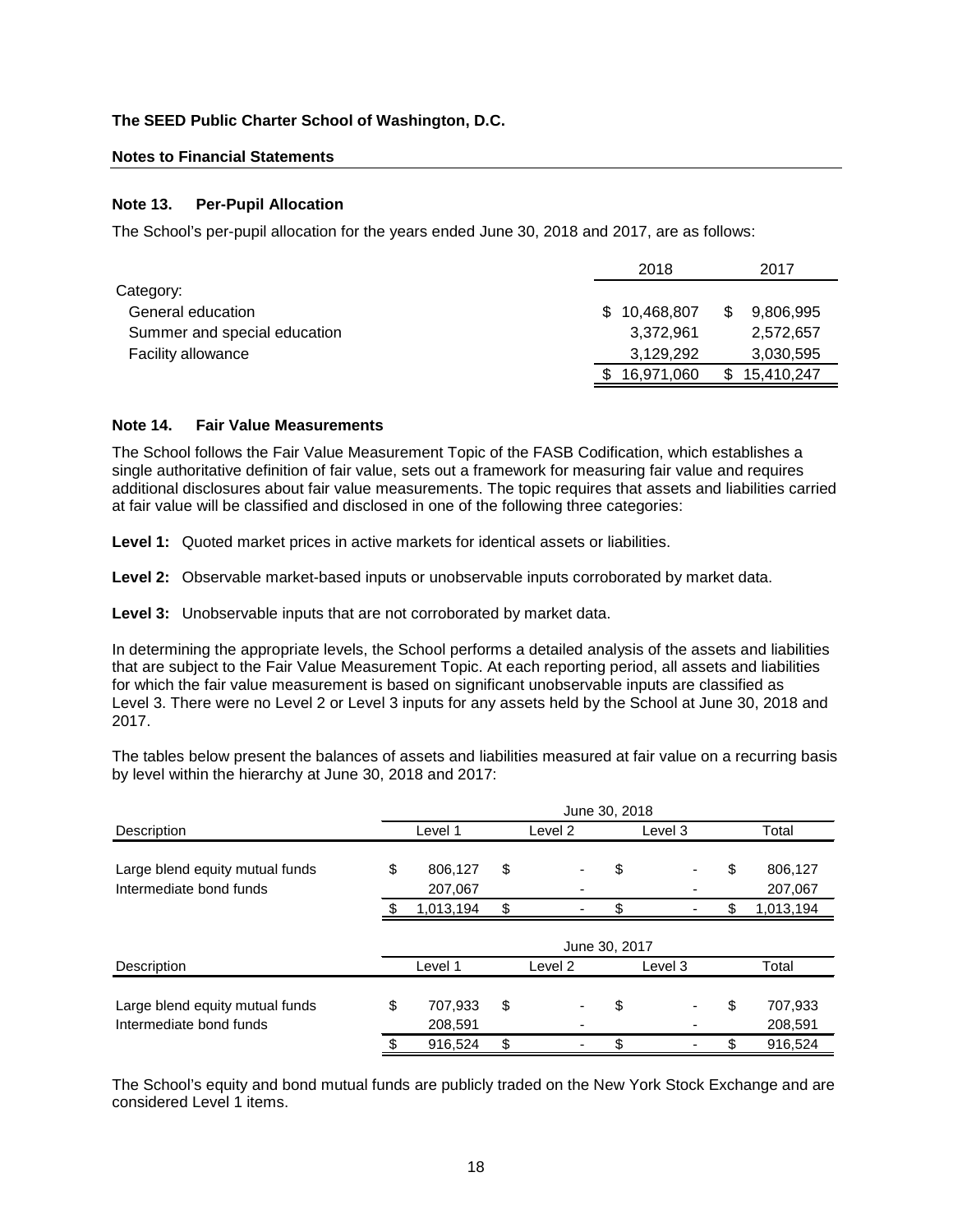#### **Notes to Financial Statements**

#### **Note 15. Contingencies**

The School participates in federally assisted grant programs, which are subject to financial and compliance audits by the grantors or their representatives. As such, there exists a contingent liability for potential questioned costs that may result from such audits. Management does not anticipate any significant adjustments as a result of such audits.

In December 2016, the School executed an employment agreement contract with the new Head of School, beginning on January 1, 2017, with an expiration date of August 15, 2018. The School is currently negotiating an extension. The existing contract provides for severance payments equal to six months of the employee's salary upon termination without cause.

In the normal course of business, the School is subject to certain claims and assessments that arise in the ordinary course of business. The School records a liability when the School believes that it is both probable that a loss has been incurred and that the amount of that loss can be reasonably estimated. Significant judgment is required to determine the outcome and the estimated amounts of a loss related to such matters, and estimates are subject to revision in the near term. Management currently believes that there are no claims or assessments outstanding that would materially affect the activities or financial position of the School.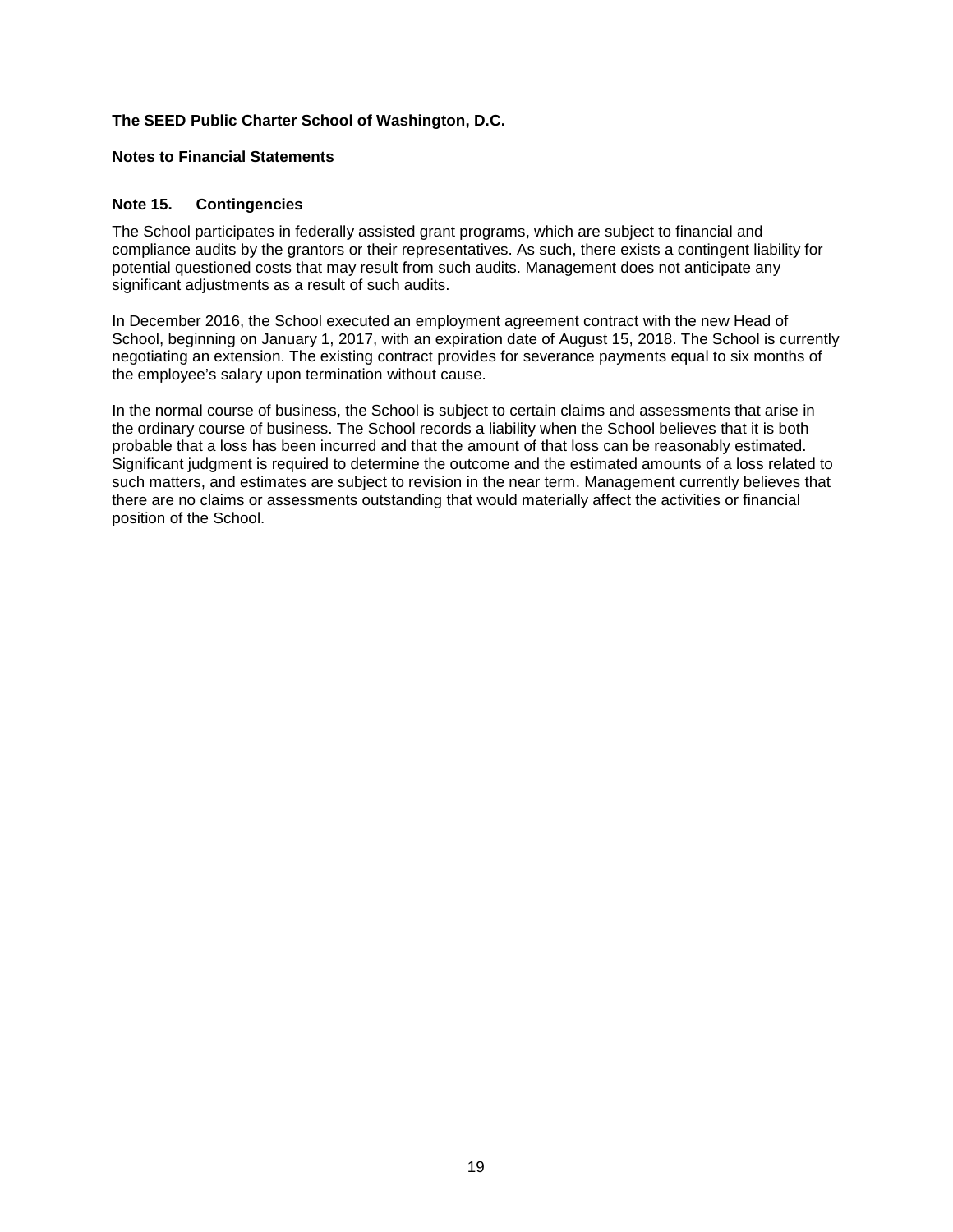

**RSM US LLP** 

#### **Independent Auditor's Report on the Supplementary Information**

To the Board of Trustees The SEED Public Charter School of Washington, D.C.

We have audited the financial statements of The SEED Public Charter School of Washington, D.C. (the School) as of and for the years ended June 30, 2018 and 2017, and have issued our report thereon, dated December 3, 2018, which contained an unmodified opinion on those financial statements. Our audits were performed for the purpose of forming an opinion on the financial statements as a whole.

The accompanying supplementary information is presented for purposes of additional analysis and is not a required part of the financial statements. Such information is the responsibility of management and was derived from and relates directly to the underlying accounting and other records used to prepare the financial statements. The information has been subjected to the auditing procedures applied in the audits of the financial statements and certain additional procedures, including comparing and reconciling such information directly to the underlying accounting and other records used to prepare the financial statements or to the financial statements themselves, and other additional procedures in accordance with auditing standards generally accepted in the United States of America. In our opinion, the information is fairly stated in all material respects in relation to the financial statements as a whole.

RSM US LLP

Washington, D.C. December 3, 2018

THE POWER OF BEING UNDERSTOOD AUDIT | TAX | CONSULTING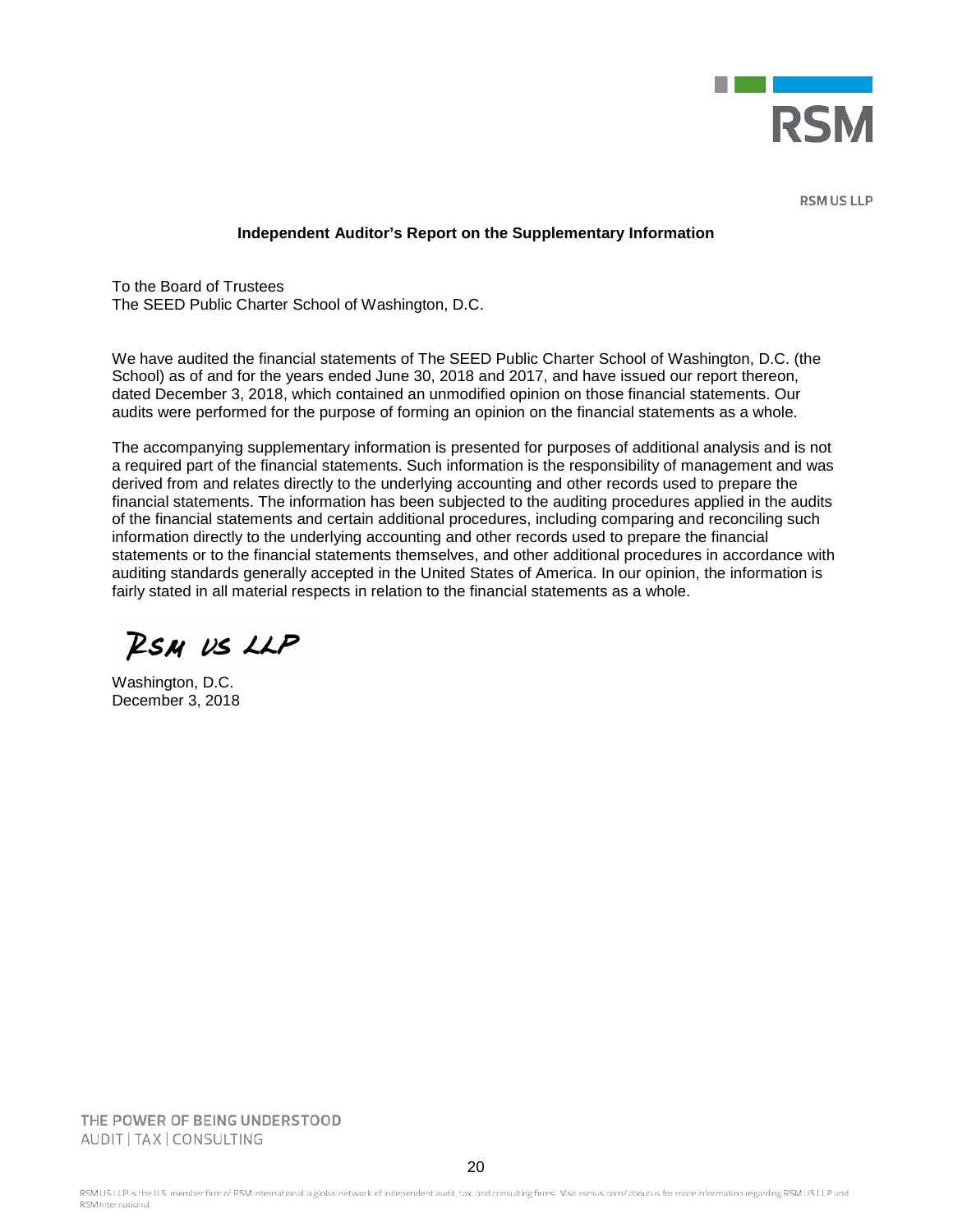# **Schedule of Functional Expenses Year Ended June 30, 2018**

|                                               |    | Program    | General and |                |                       |    |            |
|-----------------------------------------------|----|------------|-------------|----------------|-----------------------|----|------------|
|                                               |    | Services   |             | Administrative | Fundraising           |    | Total      |
| Personnel salaries and benefits:              |    |            |             |                |                       |    |            |
| Principal/Administrative Salary               | \$ |            | \$          | 734,949        | \$                    | \$ | 734,949    |
| <b>Teachers Salaries</b>                      |    | 3,445,110  |             |                |                       |    | 3,445,110  |
| <b>Special Education Salaries</b>             |    | 1,675,747  |             |                |                       |    | 1,675,747  |
| <b>Summer School Salaries</b>                 |    | 69,515     |             |                |                       |    | 69,515     |
| <b>Before/After Care Salaries</b>             |    | 1,505,477  |             |                |                       |    | 1,505,477  |
| <b>Other Education Professionals Salaries</b> |    | 275,377    |             |                |                       |    | 275,377    |
| <b>Business/Operations Salaries</b>           |    | 391,221    |             |                | 60,000                |    | 451,221    |
| <b>Custodial Salaries</b>                     |    | 261,145    |             |                |                       |    | 261,145    |
| <b>Other Staff Salaries</b>                   |    | 4,552      |             |                |                       |    | 4,552      |
| <b>Employee Benefits</b>                      |    | 1,444,844  |             | 139,289        | 11,371                |    | 1,595,504  |
| <b>Contracted Staff</b>                       |    | 291,717    |             | 15,000         |                       |    | 306,717    |
| <b>Staff Development Expense</b>              |    | 191,903    |             |                | $\overline{a}$        |    | 191,903    |
| Total personnel salaries and benefits         |    | 9,556,608  |             | 889,238        | 71,371                |    | 10,517,217 |
| Direct student costs:                         |    |            |             |                |                       |    |            |
| <b>Textbooks</b>                              |    | 6,538      |             |                |                       |    | 6,538      |
| <b>Student Supplies and Materials</b>         |    | 103,430    |             |                |                       |    | 103,430    |
| Library and Media Center Materials            |    | 1,578      |             |                |                       |    | 1,578      |
| <b>Student Assessment Materials</b>           |    | 18,756     |             |                |                       |    | 18,756     |
| <b>Contracted Student Services</b>            |    | 256,155    |             |                |                       |    | 256,155    |
| <b>Food Service</b>                           |    | 995,146    |             |                |                       |    | 995,146    |
| Miscellaneous Student Expense                 |    | 34,277     |             |                |                       |    | 34,277     |
| <b>Total direct student costs</b>             |    | 1,415,880  |             | ä,             | $\tilde{\phantom{a}}$ |    | 1,415,880  |
|                                               |    |            |             |                |                       |    |            |
| Occupancy expenses:                           |    |            |             |                |                       |    |            |
| Rent                                          |    | 10,866     |             | 1,048          | 86                    |    | 12,000     |
| <b>Building Maintenance and Repairs</b>       |    | 382,118    |             | 36,838         | 3,007                 |    | 421,963    |
| <b>Utilities</b>                              |    | 331,949    |             | 32,001         | 2,613                 |    | 366,563    |
| <b>Contracted Building Services</b>           |    | 579,296    |             | 55,847         | 4,559                 |    | 639,702    |
| <b>Total occupancy expenses</b>               |    | 1,304,229  |             | 125,734        | 10,265                |    | 1,440,228  |
| Office expenses:                              |    |            |             |                |                       |    |            |
| <b>Office Supplies and Materials</b>          |    | 60,131     |             |                |                       |    | 60,131     |
| Office Equipment Rental and Maintenance       |    | 14,475     |             | 1,395          | 114                   |    | 15,984     |
| Telephone/Telecommunications                  |    | 186,793    |             |                |                       |    | 186,793    |
| Legal, Accounting and Payroll Services        |    |            |             | 375,746        |                       |    | 375,746    |
| Printing and Copying                          |    | 7,198      |             |                |                       |    | 7,198      |
| Postage and Shipping                          |    | 5,676      |             |                |                       |    | 5,676      |
| <b>Total office expenses</b>                  |    | 274.273    |             | 377,141        | 114                   |    | 651,528    |
| General expenses:                             |    |            |             |                |                       |    |            |
| Insurance                                     |    | 202,072    |             |                |                       |    | 202,072    |
| Transportation                                |    | 31,064     |             |                |                       |    | 31,064     |
| Administrative Fee (to PCSB)                  |    | 154,307    |             |                |                       |    | 154,307    |
| Management Fee                                |    |            |             | 463,312        |                       |    | 463,312    |
| Interest and Amortization                     |    | 102,771    |             | 9,908          | 809                   |    | 113,488    |
| Other General Expense                         |    | 89,318     |             | 8,610          | 703                   |    | 98,631     |
| <b>Total general expenses</b>                 |    | 579,532    |             | 481,830        | 1,512                 |    | 1,062,874  |
| <b>Depreciation Expense</b>                   |    |            |             | 136,494        |                       |    |            |
|                                               |    | 1,415,845  |             |                | 11,143                |    | 1,563,482  |
| <b>Total</b>                                  | S  | 14,546,367 | \$          | 2,010,437      | \$<br>94,405          | \$ | 16,651,209 |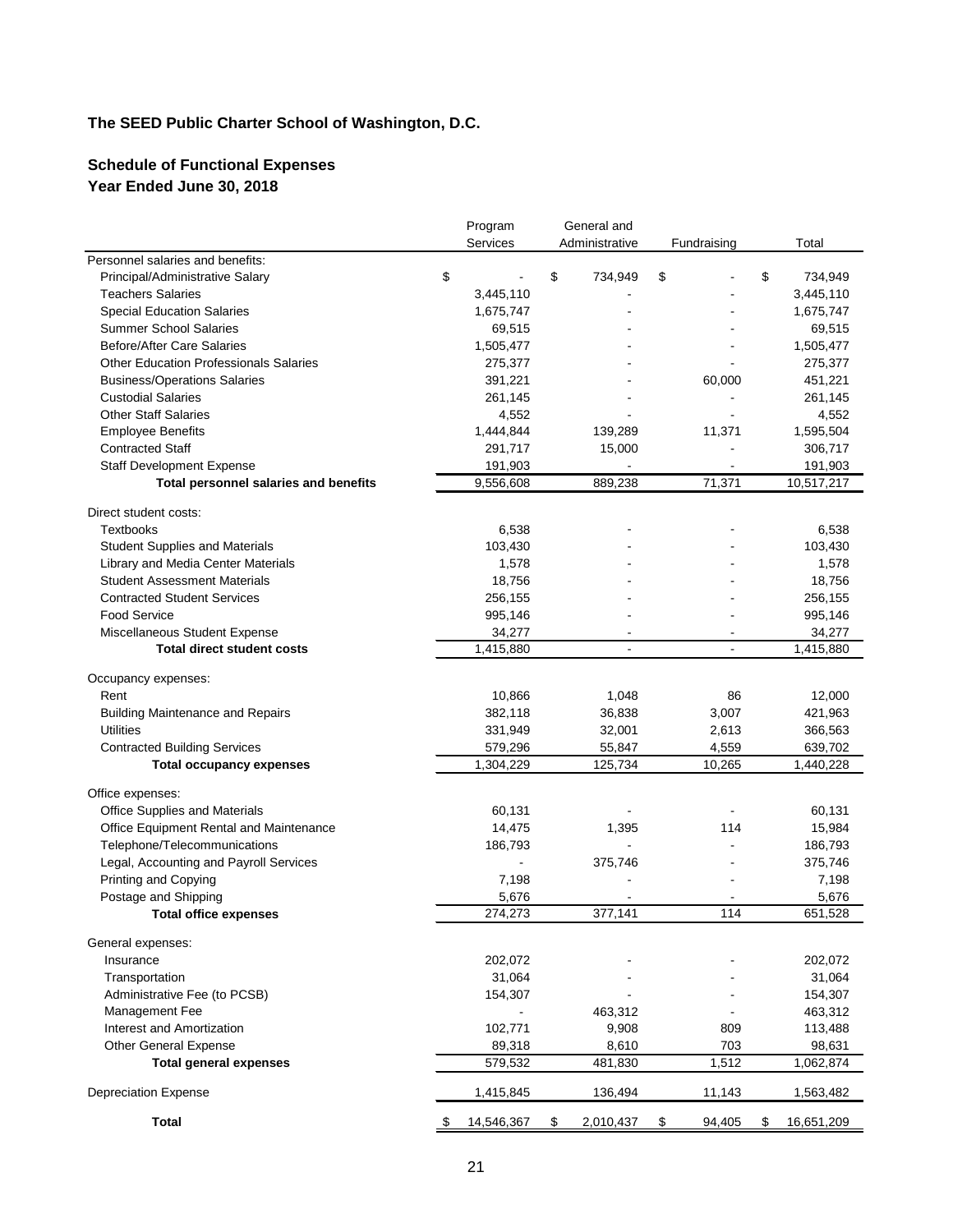

**RSM US LLP** 

#### **Independent Auditor's Report on Internal Control Over Financial Reporting and on Compliance and Other Matters Based on an Audit of Financial Statements Performed in Accordance With** *Government Auditing Standards*

To the Board of Trustees The SEED Public Charter School of Washington, D.C.

We have audited, in accordance with the auditing standards generally accepted in the United States of America and the standards applicable to financial audits contained in *Government Auditing Standards* issued by the Comptroller General of the United States, the financial statements of The SEED Public Charter School of Washington, D.C. (the School), which comprise the balance sheet as of June 30, 2018, the related statements of activities and cash flows for the year then ended, and the related notes to the financial statements, and have issued our report thereon dated December 3, 2018.

#### **Internal Control Over Financial Reporting**

In planning and performing our audit of the financial statements, we considered the School's internal control over financial reporting (internal control) to determine the audit procedures that are appropriate in the circumstances for the purpose of expressing our opinion on the financial statements, but not for the purpose of expressing an opinion on the effectiveness of the School's internal control. Accordingly, we do not express an opinion on the effectiveness of the School's internal control.

A *deficiency in internal control* exists when the design or operation of a control does not allow management or employees, in the normal course of performing their assigned functions, to prevent, or detect and correct, misstatements on a timely basis. A *material weakness* is a deficiency, or a combination of deficiencies, in internal control such that there is a reasonable possibility that a material misstatement of the School's financial statements will not be prevented, or detected and corrected on a timely basis. A *significant deficiency* is a deficiency, or a combination of deficiencies, in internal control that is less severe than a material weakness, yet important enough to merit attention by those charged with governance.

Our consideration of internal control was for the limited purpose described in the first paragraph of this section and was not designed to identify all deficiencies in internal control that might be material weaknesses or significant deficiencies. Given these limitations, during our audit we did not identify any deficiencies in internal control that we consider to be material weaknesses. However, material weaknesses may exist that have not been identified.

#### **Compliance and Other Matters**

As part of obtaining reasonable assurance about whether the School's financial statements are free from material misstatement, we performed tests of its compliance with certain provisions of laws, regulations, contracts, and grant agreements, noncompliance with which could have a direct and material effect on the determination of financial statement amounts. However, providing an opinion on compliance with those provisions was not an objective of our audit, and accordingly, we do not express such an opinion. The results of our tests disclosed no instances of noncompliance or other matters that are required to be reported under *Government Auditing Standards*.

THE POWER OF BEING UNDERSTOOD AUDIT | TAX | CONSULTING